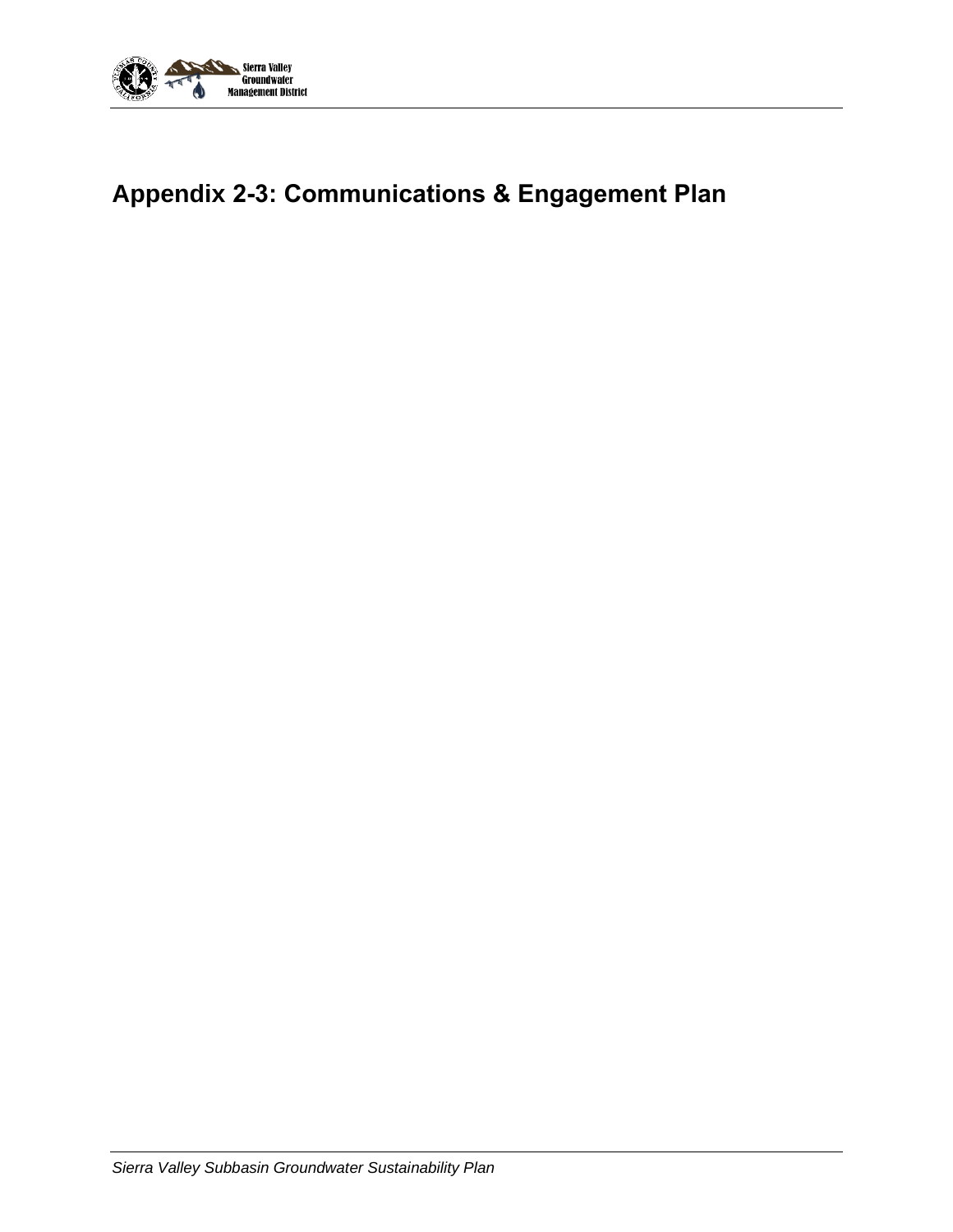# SIERRA VALLEY SUBBASIN GROUNDWATER BASIN - APPENDIX 2-3 COMMUNICATIONS & ENGAGEMENT PLAN

Stakeholder Communications & Engagement Plan

Sustainable Groundwater Management Act (SGMA) Implementation Initial Version: December 5, 2019 Revision One: December 30, 2020 Revision Two: December 13, 2021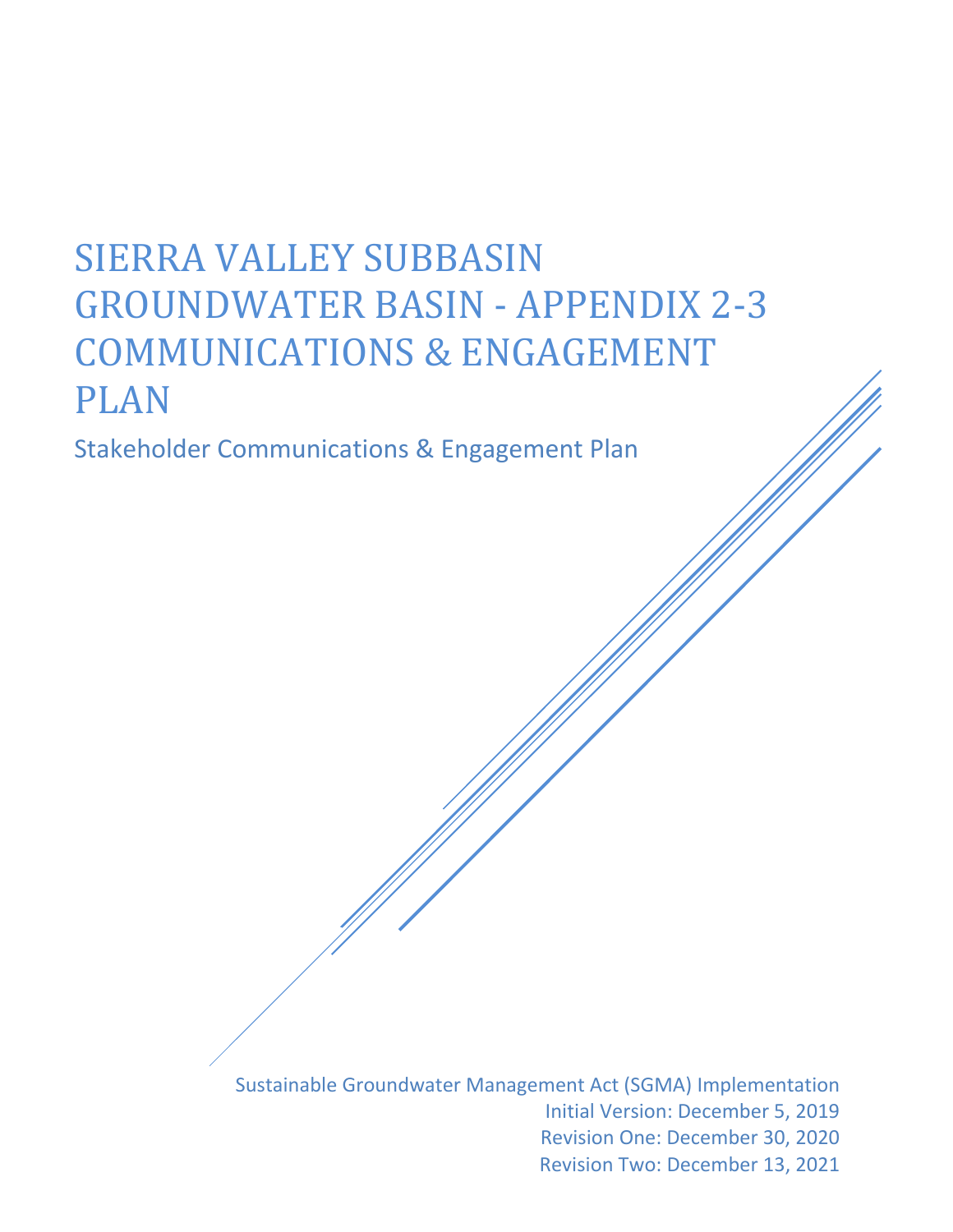# **TABLE OF CONTENTS**

| Table 1.          |
|-------------------|
|                   |
|                   |
|                   |
|                   |
|                   |
|                   |
|                   |
| Table 2.          |
|                   |
| Table 3.          |
|                   |
|                   |
|                   |
| <b>APPENDICES</b> |

*Appendix A:SGMA Implementation Schedule of Activities*

*Appendix B: Tribal Outreach Guidance*

*Appendix C: GSP Planning Roles and Responsibilities*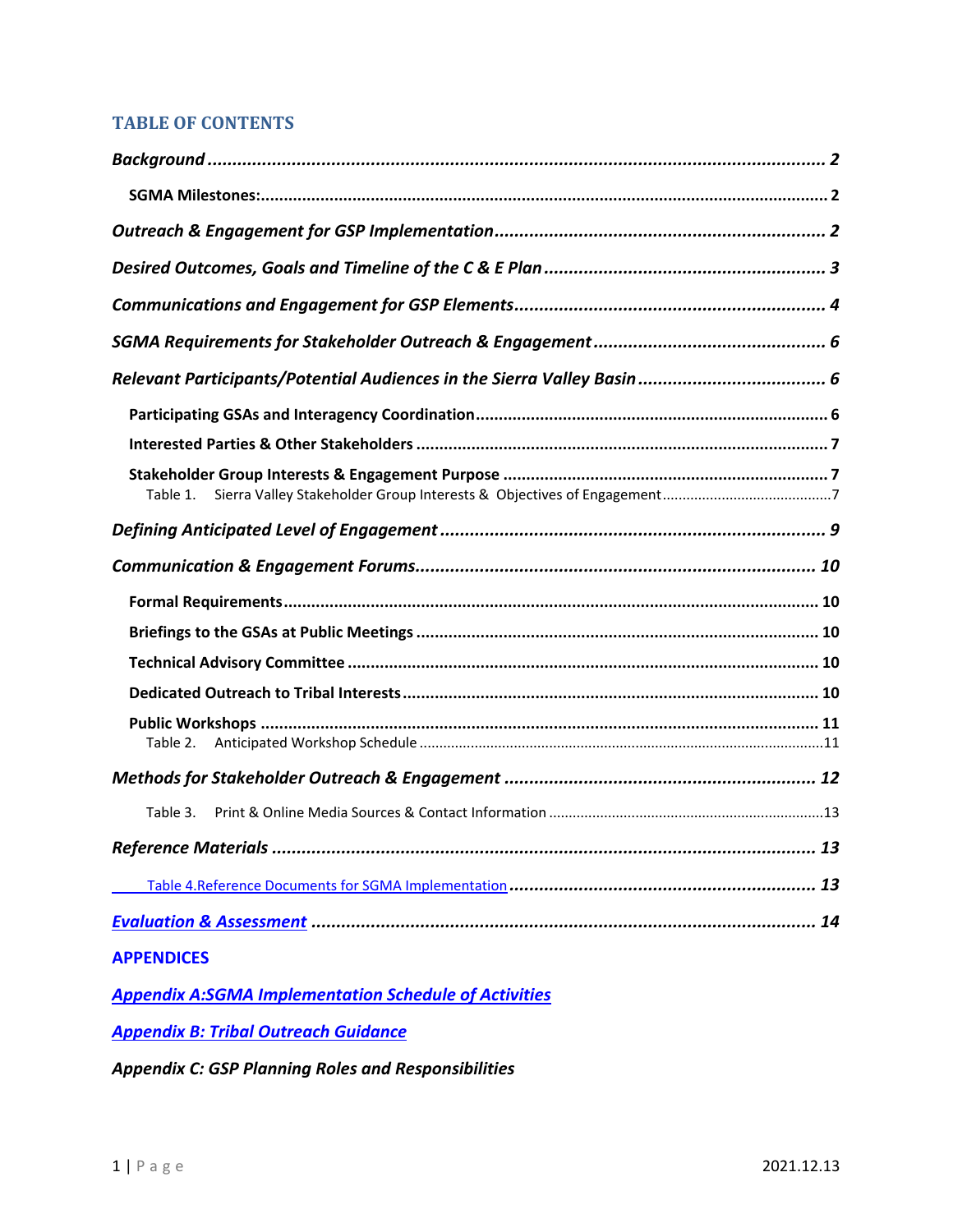#### <span id="page-3-0"></span>**BACKGROUND**

The purpose of the Sustainable Groundwater Management Act (SGMA), signed by Governor Brown in 2014, is to ensure local sustainable groundwater management in medium- and highpriority groundwater basins statewide. California's Department of Water Resources (DWR) has determined that the Sierra Valley Groundwater basin located in Plumas and Sierra counties is medium priority and subject to SGMA.

The initial version of this Communication and Engagement (C & E) Plan was released in December of 2019, with the first revision released in December 2020 to reflect the creation of the Technical Advisory Committee (TAC) – focusing on the tasks associated with developing a Groundwater Sustainability Plan (GSP) for the Sierra Valley subbasin. The TAC represented an array of stakeholder interests whose work was guided by the Roles and Responsibilities document provided as Appendix C. The roles and responsibilities were reviewed and refined by TAC members at the December 2020 and January 2021 TAC meetings.

Subsequent to the release of the first revision for the C & E plan, COVID-19 affected many of the outreach and engagement activities and opportunities identified in the plan. Jurisdictional public health guidelines and restrictions reduced the opportunities for in-person meetings. Outreach activities shifted to include greater use of hybrid meetings, an outdoor public workshop, online surveys and email.

This second revision to the C & E Plan includes a new section on outreach for implementation activities occurring after submission of the GSP to the Department of Water Resources (DWR) in January 2022.

# <span id="page-3-1"></span>SGMA Milestones:



# <span id="page-3-2"></span>**OUTREACH & ENGAGEMENT FOR GSP IMPLEMENTATION**

In December 2021, the work of the technical team transitioned from GSP development to implementation activities. This included an increased focus on funding and options for early Project and Management Actions (PMAs).

The following draft language, on Outreach & Engagement for GSP implementation, reflects the new phase in GSP activities and is informed by comments received on the GSP Public Review Draft. The proposed text for Revision Two of the C & E Plan, as well as the draft proposals for outreach and engagement, will be presented to the TAC for discussion and refinement during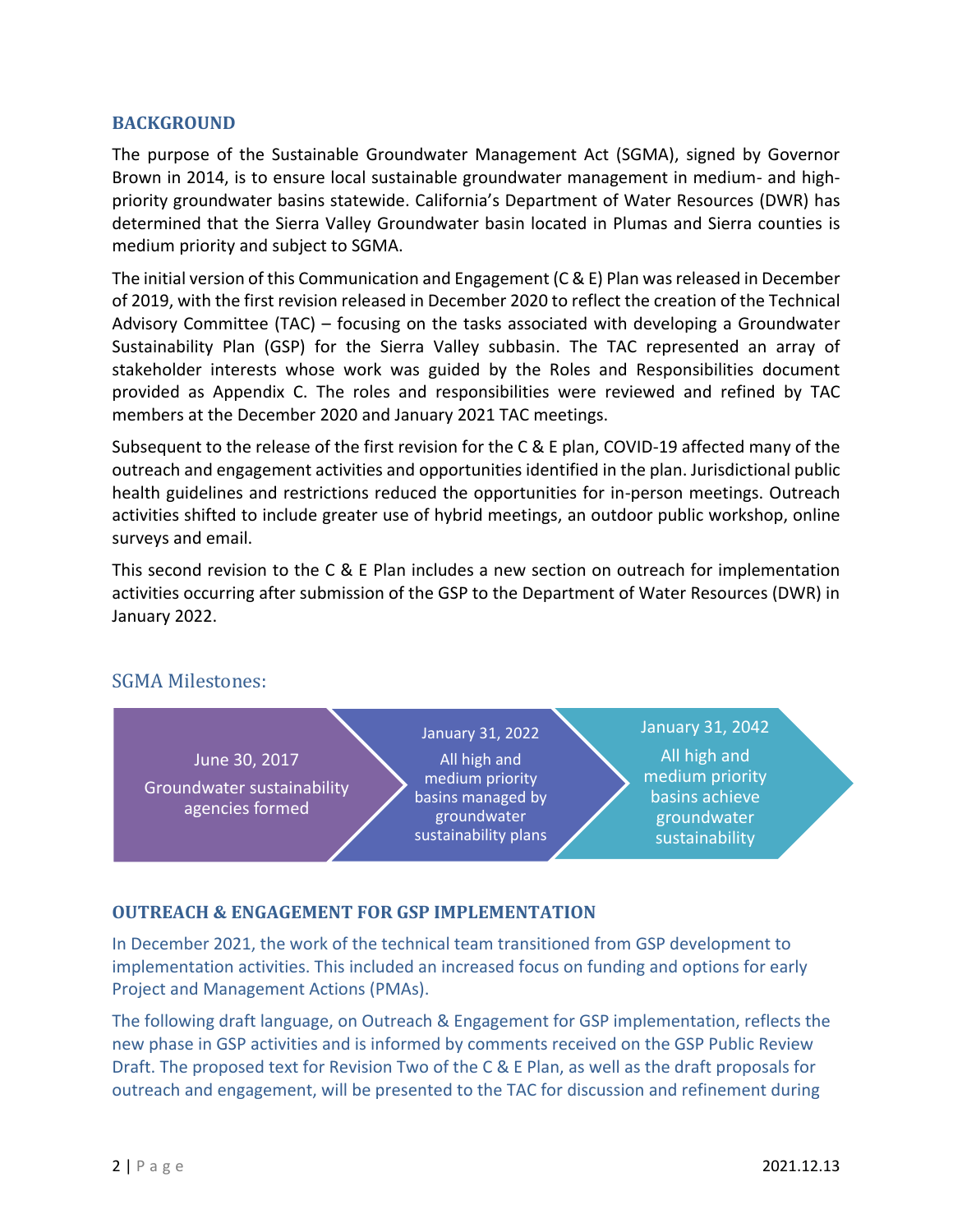the February 2022 TAC meeting. The most recent version of the C & E Plan will be posted on the documents page of the Sierra Valley Groundwater Management District (SVGMD or District) website at [https://www.sierravalleygmd.org/gsp-documents,](https://www.sierravalleygmd.org/gsp-documents) under the heading of Sierra Valley documents.

The objectives for implementation outreach and engagement are as follows:

- Maintain and enhance stakeholder communications, discussions and input on GSP activities and discussions
- Support broader awareness and understanding of Sierra Valley groundwater conditions and trends as monitoring activities and modeling updates address data gaps
- Provide updates and developments relating to specific Sierra Valley groundwater priorities and PMAs as they are identified.

At the February 2022 TAC meeting, members will review, expand, and discuss implementation outreach activities, which may include options such as:

- Continuation of the TAC, with a review of meeting frequency and member composition
- Creation of working groups that are topic-specific (for example, domestic well conditions) or place-based (such as disadvantaged communities) to discuss and inform specific PMAs or address specific issues
- Expanded outreach to the broader community (for example: newsletters or updates distributed by related organizations or entities; presentations, workshops or information-sharing at local events and meetings; general-interest articles in local media)

# <span id="page-4-0"></span>**DESIRED OUTCOMES & GOALS OF THE C & E PLAN**

Plan Goals: SGMA requires Groundwater Sustainability Agencies (GSAs) to consider the interests of beneficial uses and users of groundwater and encourages involvement of diverse social, cultural, and economic elements of the population within the basin during Groundwater Sustainability Plan (GSP) preparation and implementation (Water Code Sections 10723.8(a) (4) and 10723.2).

The goals of the Stakeholder Communications & Engagement Plan (Plan) are to:

- 1. Inform stakeholders and enhance their understanding about water and groundwater resources in the Sierra Valley basin, the purpose and need for sustainable groundwater management, the benefits of sustainable groundwater management, and the need for a GSP.
- 2. Engage a diverse group of stakeholders throughout the GSP preparation and implementation process and promote informed feedback from stakeholders.
- 3. Employ a variety of outreach methods that encourage broad participation and make participation accessible.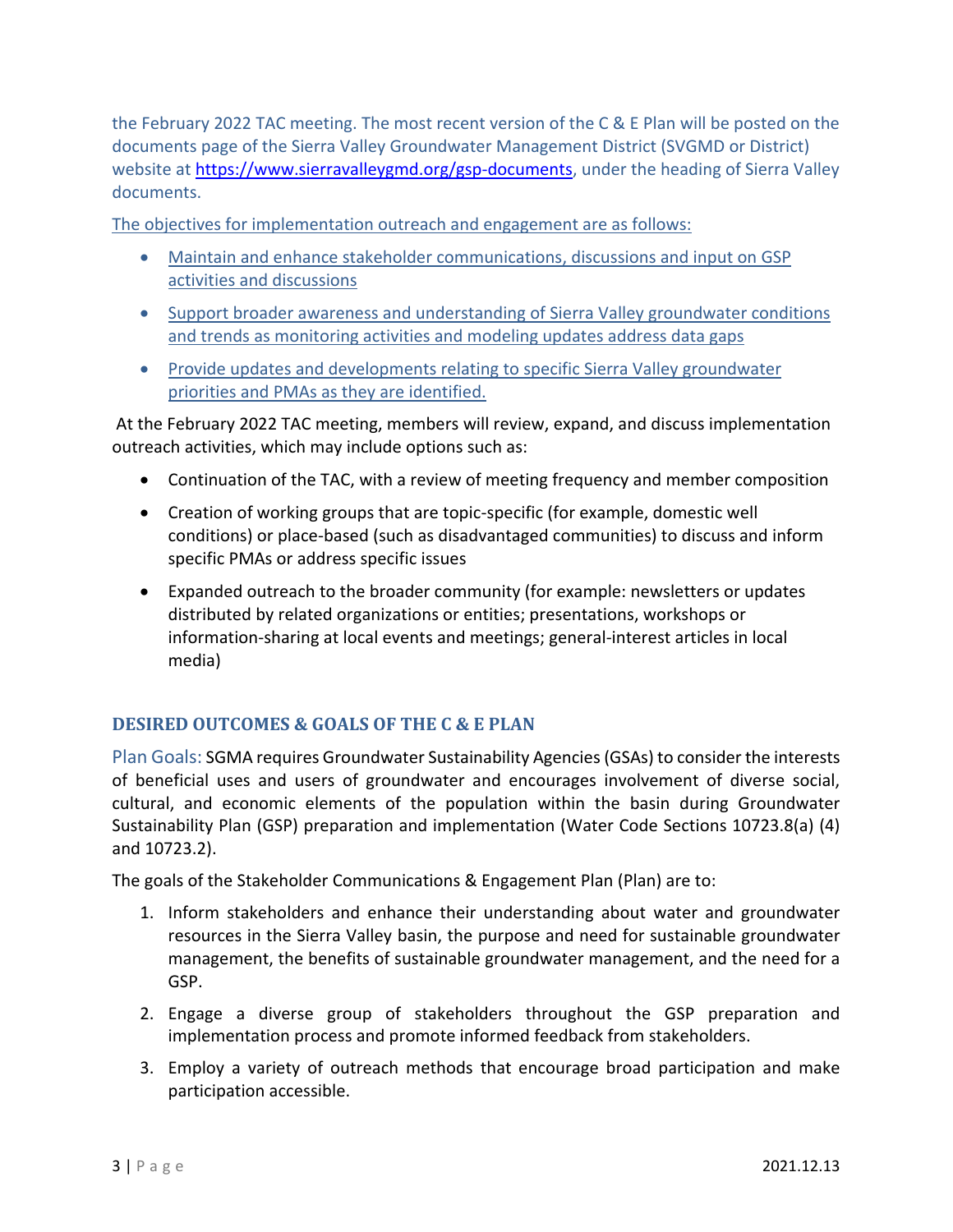- 4. Respond to stakeholder concerns and provide accurate and up-to-date information.
- 5. Manage communications and engagement in a manner that provides maximum value to stakeholders and constitutes an efficient use of the GSAs' resources.

Time Period: This Stakeholder Communications & Engagement Plan is intended to cover communications and engagement through January 2022, which is when the GSP is due to be submitted to DWR. Since this is a multi-year effort, this Plan may be amended, as needed.

Outcomes: The desired outcome of this Plan is to achieve adoption of the GSP with input from stakeholders in consideration of the economy, culture, and environment within the basin. In practical terms, the GSP regulations require a communications section of the GSP that must include the following:

- Explanation of the GSAs' decision-making process
- Identification of opportunities for public engagement and involvement
- Description of GSAs' encouragement of active involvement of diverse elements of the population within basin
- Method the GSAs shall follow to inform the public about GSP progress

This Plan forms the basis for the communications section of the GSP.

The timelines below illustrate the concurrent processes of stakeholder engagement and other SGMA activities in the basin:

| 2018                                                                                                              | 2019                                                                                                                       | 2020                                                                                                                                                                                               | 2021                                                                                                                                                                             |
|-------------------------------------------------------------------------------------------------------------------|----------------------------------------------------------------------------------------------------------------------------|----------------------------------------------------------------------------------------------------------------------------------------------------------------------------------------------------|----------------------------------------------------------------------------------------------------------------------------------------------------------------------------------|
| •Developed inter-<br>agency agreements<br>. Began defining Basin<br>Setting<br>• STAKEHOLDER<br><b>ENGAGEMENT</b> | •Continue Basin<br>Setting work<br>•Describe existing<br><b>Monitoring Protocols</b><br>• STAKEHOLDER<br><b>ENGAGEMENT</b> | •Assessment of<br><b>Monitoring Networks</b><br>•Begin Data<br>Management and<br><b>Modeling formats</b><br>•Begin Sustainable<br><b>Management Criteria</b><br>• STAKEHOLDER<br><b>ENGAGEMENT</b> | •Continue Sustainable<br>Management Criteria<br>•Define Projects and<br><b>Management Actions</b><br>•GSP document<br>preparation and<br>adoption<br>• STAKEHOLDER<br>ENGAGEMENT |

*GSP Planning Timeline and Stakeholder Communication at-a-Glance*

# <span id="page-5-0"></span>**COMMUNICATIONS AND ENGAGEMENT FOR GSP ELEMENTS**

To engage the public in development of a GSP that is science-based, complex, technical, and includes achievable outcomes, the GSAs will strive to meet the following overall objectives:

• Educate the public, communicating what may often be complex concepts in a straightforward, comprehensible manner.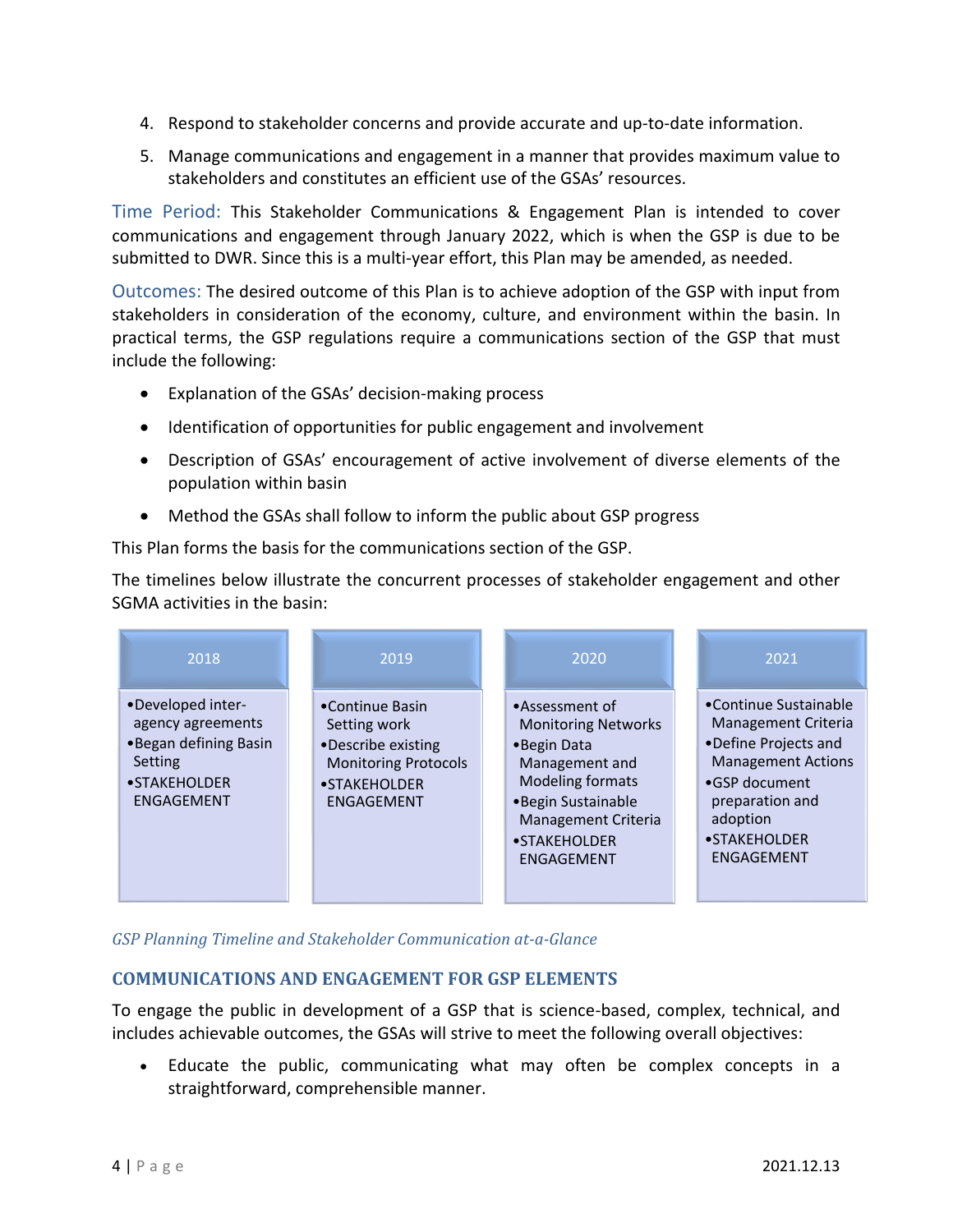- Show how the input received has been incorporated into the plan or process, or explain if comments cannot be addressed in the plan or process.
- Remain focused on results and outcomes to develop a GSP that is effective and compliant with SGMA.

It is anticipated that the GSP will contain five chapters:

- 1. Introduction (background and administrative requirements)
- 2. Plan Area and Basin Setting (description of groundwater basin setting)
- 3. Sustainable Management Criteria (defining local sustainability)
- 4. Projects and Management Action (to achieve sustainability)
- 5. Plan Implementation (working the plan)

The process for developing the GSP will involve simultaneous efforts regarding technical and planning aspects.

### Technical Considerations

The technical consulting team will lead efforts on:

- A. Data collection and analysis
- B. Development of hydrologic models
- C. Evaluation and expansion of monitoring networks
- D. Development of Sustainable Management Criteria (minimum thresholds, measurable objectives and interim milestones)
- E. Identification of planning scenarios
- F. Initial drafting of GSP text

#### Planning and Management Considerations

Working with the GSAs, planning partners and basin stakeholders, the technical consulting team will support:

- A. Development of a sustainability goal and definition of significant and unreasonable undesirable results
- B. Assessment and enhancement of existing monitoring networks and data management system
- C. Identification and evaluation of proposed projects and management actions
- D. Development of GSP implementation costs, detailed schedule, and annual reporting to DWR.

Each element of work will include outreach with the goal of educating and engaging stakeholders on the technical and policy aspects of the GSP elements. Outreach and engagement will include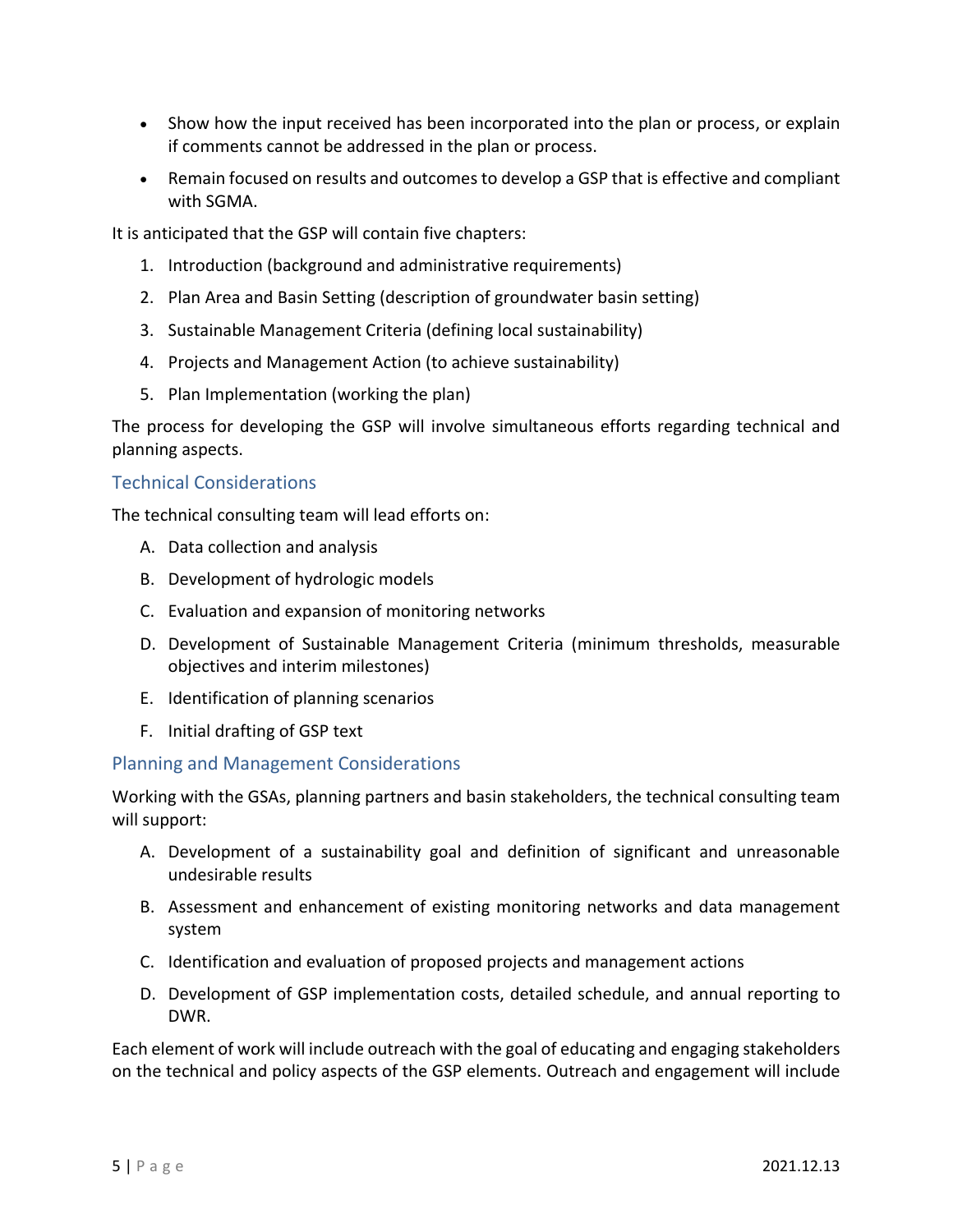a mix of communication approaches and tools. Additional details on GSP planning processes and responsibilities are contained in Appendix C.

# <span id="page-7-0"></span>**SGMA REQUIREMENTS FOR STAKEHOLDER OUTREACH & ENGAGEMENT**

SGMA requires GSAs to consider the interests of all beneficial uses and users of groundwater as a part of GSP development and implementation. Further, as is stated in Water Code Section 10727.8, "The GSA shall encourage the active involvement of diverse social, cultural, and economic elements of the population within the groundwater basin prior to and during the development and implementation of the GSP." In addition, the GSP Regulations require that GSAs document in a communications section of the GSP the opportunities for public engagement and active involvement of diverse social, cultural, and economic elements of the population within the basin.

The Plan also identifies a variety of communication methods (see page 12) that will be employed to address the distinct interests of each group and provides a schedule of activities (see Appendix A) that clearly outlines the timeline for Plan implementation.

# <span id="page-7-1"></span>**RELEVANT PARTICIPANTS/POTENTIAL AUDIENCES IN THE SIERRA VALLEY BASIN**

# <span id="page-7-2"></span>Participating GSAs and Interagency Coordination

There are two GSAs within the Sierra Valley Basin that are actively participating in GSP development:

- ✓ Sierra Valley Groundwater Management District (District)
- ✓ Plumas County

Most of the basin is within the jurisdiction of the District. However, there is a small section of the basin outside the jurisdiction of the District and within Plumas County. Consistent with Water Code Section 10727(b), the two GSAs intend to develop a single GSP covering the entire basin.

While the GSAs are not required by SGMA to enter into a formal coordination agreement, the Sierra Valley Basin GSAs have entered into a voluntary interagency agreement in the form of a Memorandum of Understanding (MOU) that specifies the GSAs' intent to cooperatively implement SGMA.

The lands in the basin within Plumas County, but outside the jurisdiction of the District, are also within the management jurisdiction of the federal government, or more specifically, United States Forest Service (USFS) lands of the Plumas National Forest (PNF). This area within Plumas County and under the jurisdiction of the PNF is also significant to California Native Americans, including native people of the Washoe, Paiute, and Maidu Tribes, who have deep and enduring cultural connections to this area of the basin. Through stakeholder outreach and engagement, Plumas County may enter into agreements with California Native American Tribes and/or PNF, if warranted.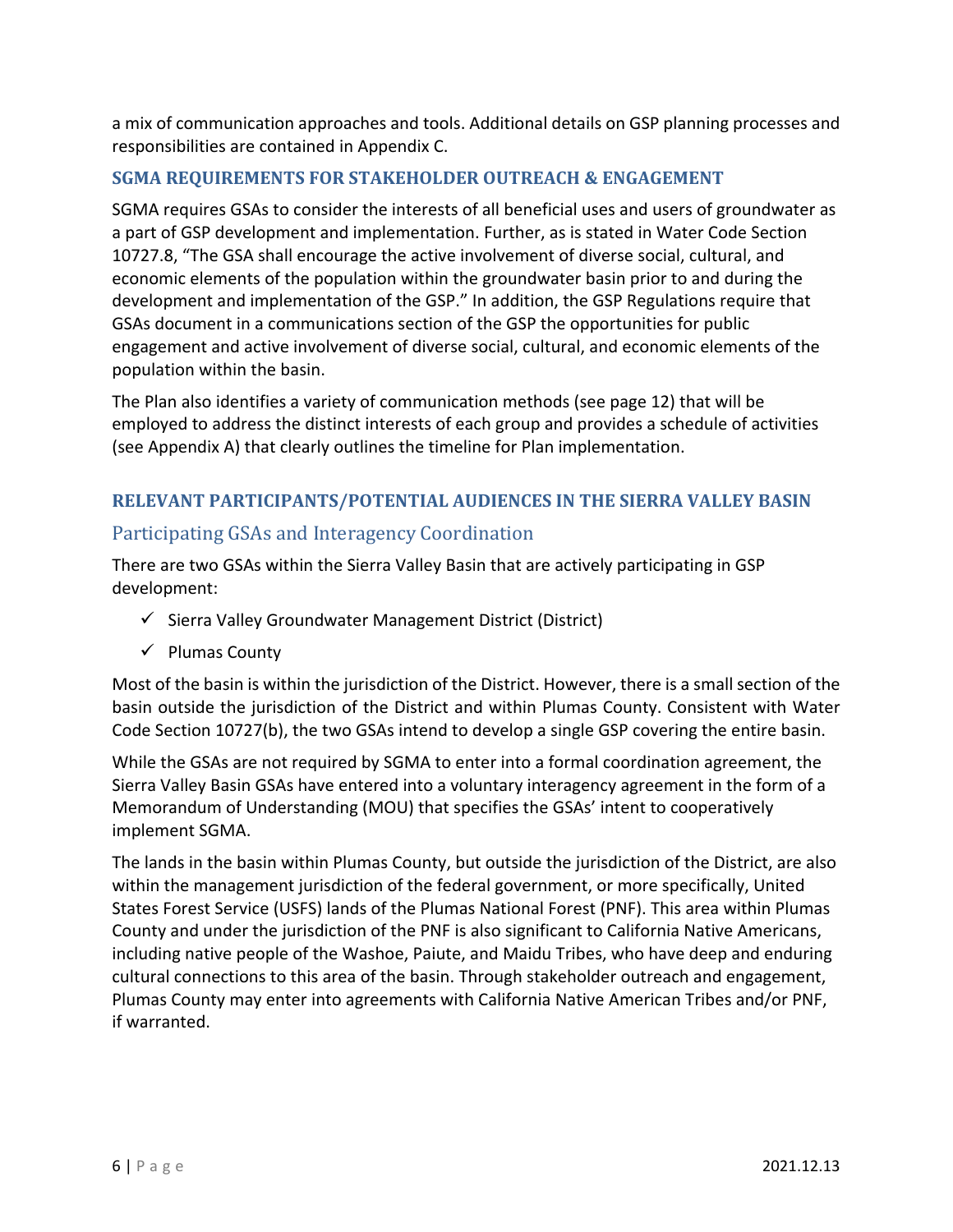# <span id="page-8-0"></span>Interested Parties & Other Stakeholders

As required by SGMA, the GSAs must establish and maintain a list of interested parties and provide an explanation of how those interests will be considered when developing and implementing the GSP. Specifically, Water Code Section 10723.2 identifies the following parties that GSAs must consider, and these interests include, but are not limited to:

- Agricultural users of groundwater
- Domestic well owners
- Municipal well operators
- Public water systems
- Land use planning agencies
- Environmental uses of groundwater
- Surface water users
- The federal government
- California Native American Tribes
- Disadvantaged communities (including those served by private domestic wells or small community water systems).

# <span id="page-8-1"></span>Stakeholder Group Interests & Engagement Purpose

The following table identifies the categories of stakeholder interests and the corresponding groups that will be the focus of the GSAs' engagement efforts. The table also specifies the anticipated appropriate level of engagement for various stakeholder groups.

# <span id="page-8-2"></span>Table 1. Sierra Valley Stakeholder Group Interests & Objectives of Engagement

| <b>Category of Interest</b>                                                                                                                | <b>Stakeholder Groups</b>                                                                                                                                                                                           | <b>Anticipated Level of</b><br><b>Engagement</b>                                                                                                                           |
|--------------------------------------------------------------------------------------------------------------------------------------------|---------------------------------------------------------------------------------------------------------------------------------------------------------------------------------------------------------------------|----------------------------------------------------------------------------------------------------------------------------------------------------------------------------|
| <b>General Public</b><br>Citizens groups<br><b>Community leaders</b><br>Interested individuals<br>$\bullet$<br>Universities/Academia       | Interested Individuals on<br>Interested Parties List maintained<br>by GSA (District)<br><b>Upper Feather River Watershed</b><br>Group                                                                               | Inform to improve public<br>awareness of sustainable<br>groundwater management                                                                                             |
| <b>Land Use</b><br>Municipalities<br>Local land use agencies<br>Regional land use agencies<br><b>Community Service</b><br><b>Districts</b> | City of Loyalton<br><b>Plumas County (Planning</b><br>$\bullet$<br>Department, Public Works,<br>Environmental Health)<br>Sierra County (Planning & Building,<br>$\bullet$<br>Public Works, Environmental<br>Health) | Consult and involve to ensure<br>land use policies are supporting<br>GSP, and there are no conflicting<br>policies between the GSAs / GSP<br>and local government agencies |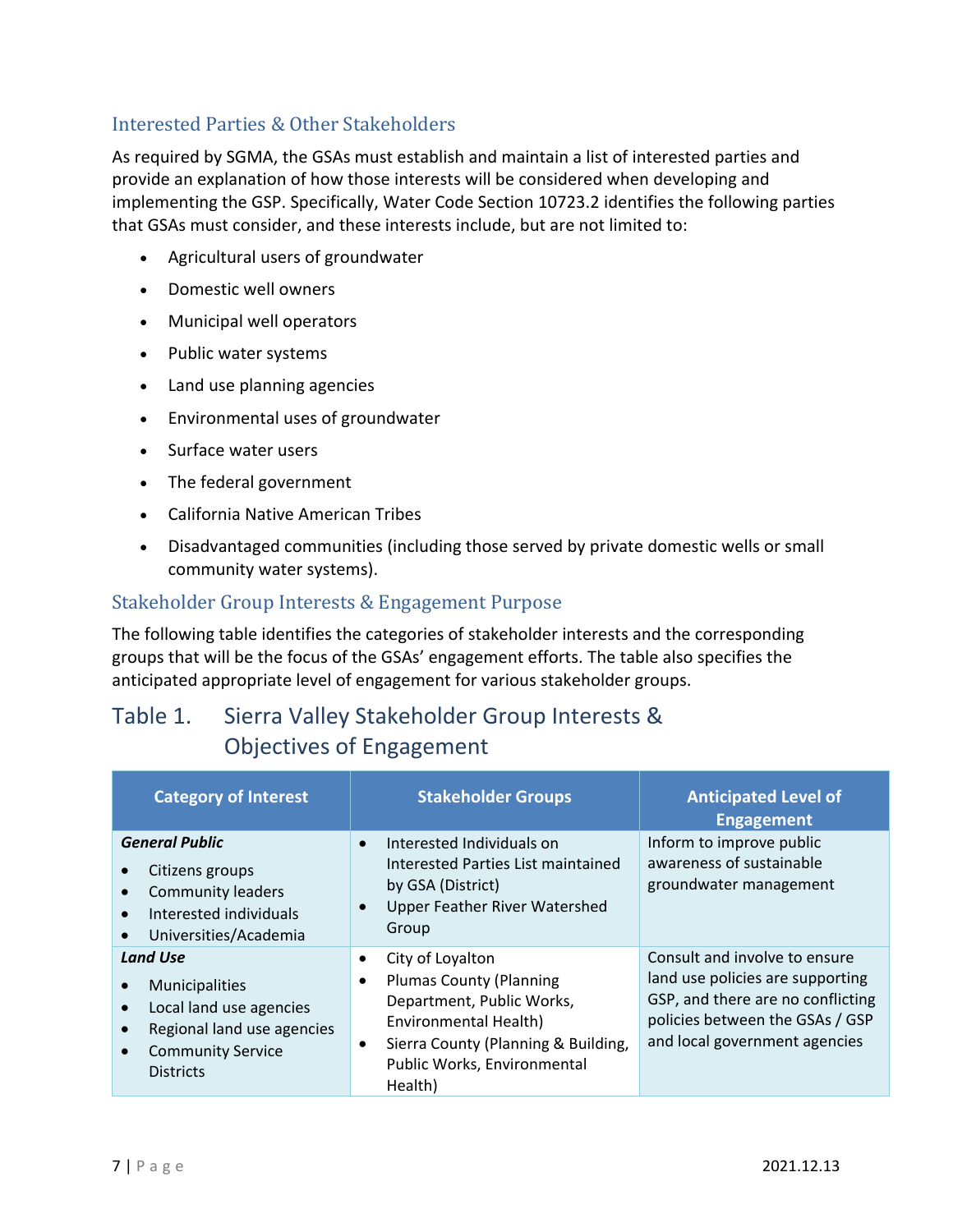| <b>Category of Interest</b>                                                                                                                                                                                                                                                                                                                                                                                                                                               | <b>Stakeholder Groups</b>                                                                                                                                                                                                                                                                                                                                                                                                           | <b>Anticipated Level of</b><br><b>Engagement</b>                                                                           |  |
|---------------------------------------------------------------------------------------------------------------------------------------------------------------------------------------------------------------------------------------------------------------------------------------------------------------------------------------------------------------------------------------------------------------------------------------------------------------------------|-------------------------------------------------------------------------------------------------------------------------------------------------------------------------------------------------------------------------------------------------------------------------------------------------------------------------------------------------------------------------------------------------------------------------------------|----------------------------------------------------------------------------------------------------------------------------|--|
| <b>Urban/ Commercial &amp; Non-</b><br><b>Commercial Agricultural Users</b><br>Water agencies<br>Irrigation districts<br>$\bullet$<br>Municipal water companies<br>$\bullet$<br>Mutual water companies<br>$\bullet$<br>Resource conservation<br>$\bullet$<br>districts<br>Farmers/Farm Bureaus<br>$\bullet$<br><b>Water Districts</b><br>$\bullet$<br>Water-users associations<br>$\bullet$<br><b>Irrigated Lands Regulatory</b><br>$\bullet$<br><b>Program Coalition</b> | Plumas-Sierra Farm Bureau<br>$\bullet$<br>Plumas-Sierra Cattlemen's<br>$\bullet$<br>Association<br>Plumas-Sierra Cattlewomen's<br>$\bullet$<br>Association<br>Plumas-Sierra County Agricultural<br>$\bullet$<br>Commissioner<br>Plumas-Sierra University of<br>$\bullet$<br>California Cooperative Extension<br>Sierra Valley Grange #466<br>$\bullet$<br>Sierra Valley Resource<br>$\bullet$<br><b>Conservation District (RCD)</b> | Inform and involve to ensure<br>sustainable management of<br>groundwater and consider<br>viability of agricultural economy |  |
| <b>Other Commercial Users</b><br>Commercial and industrial<br>self-suppliers                                                                                                                                                                                                                                                                                                                                                                                              | American Renewable Power<br>$\bullet$                                                                                                                                                                                                                                                                                                                                                                                               | Inform and involve in assessing<br>impacts to users                                                                        |  |
| <b>Environmental and Ecosystem</b><br><b>Uses</b><br>Federal and State agencies<br>Wetland managers<br>$\bullet$<br>Environmental groups<br>$\bullet$                                                                                                                                                                                                                                                                                                                     | Plumas Audubon Society<br>$\bullet$<br>The Nature Conservancy<br>$\bullet$<br><b>Feather River Trout Unlimited</b><br>$\bullet$<br>Northern Sierra Partnership<br>$\bullet$<br><b>Feather River Land Trust</b><br>$\bullet$<br>California Department of Fish and<br>$\bullet$<br>Wildlife, relative to Antelope<br>Valley, Smithneck Creek, and<br><b>Crocker Meadows Wildlife Areas</b>                                            | Inform and involve to<br>consider/incorporate potential<br>ecosystem impacts to GSP<br>process                             |  |
| <b>Surface Water Users</b><br><b>Irrigation Districts</b><br>$\bullet$<br><b>Water Districts</b><br>Water users' associations<br>Agricultural users                                                                                                                                                                                                                                                                                                                       | Sierra Valley Mutual Water<br>$\bullet$<br>Company<br>Little Last Chance Creek Water<br>$\bullet$<br>District<br>Middle Fork Feather River Decree<br>٠<br>3095                                                                                                                                                                                                                                                                      | Inform and involve to collaborate<br>to ensure sustainable water<br>supplies                                               |  |
| <b>Economic Development</b><br>Chambers of commerce<br><b>Business</b><br>groups/associations<br><b>Elected officials</b><br>$\bullet$<br><b>State Assembly members</b><br>$\bullet$<br><b>State Senators</b><br>$\bullet$<br><b>Economic Development</b><br>$\bullet$<br>Team                                                                                                                                                                                            | Sierra Institute for Community &<br>$\bullet$<br>Environment<br>Sierra County Board of Supervisors<br>$\bullet$<br>Plumas County Board of<br>$\bullet$<br>Supervisors                                                                                                                                                                                                                                                               | Inform and involve to support a<br>stable economy                                                                          |  |
| <b>Human Right to Water</b><br>Disadvantaged                                                                                                                                                                                                                                                                                                                                                                                                                              | City of Loyalton<br>$\bullet$<br>Sierra Brooks Water System                                                                                                                                                                                                                                                                                                                                                                         | Inform and involve to provide<br>safe and secure groundwater<br>supplies to all residents and                              |  |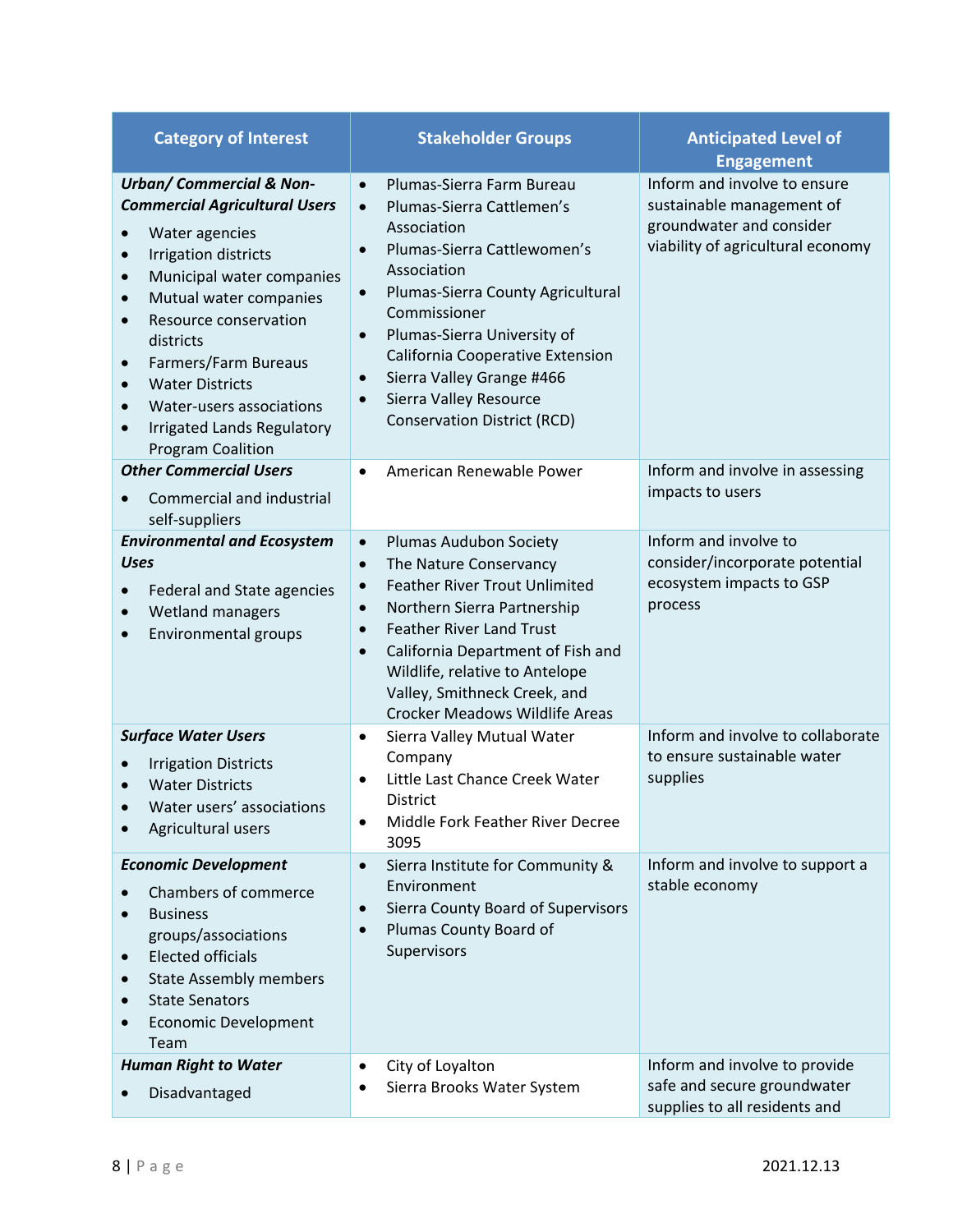| <b>Category of Interest</b>                                                                                                                              | <b>Stakeholder Groups</b>                                                                                                                               | <b>Anticipated Level of</b><br><b>Engagement</b>                      |
|----------------------------------------------------------------------------------------------------------------------------------------------------------|---------------------------------------------------------------------------------------------------------------------------------------------------------|-----------------------------------------------------------------------|
| communities<br>Small water systems<br>$\bullet$<br>Environmental justice<br>$\bullet$<br>groups/community-based<br>organizations<br>Domestic well owners | Sierra County Water Works District<br>$\bullet$<br>#1 (Calpine)<br>Sierraville Public Utility District<br>$\bullet$<br>Private well owners<br>$\bullet$ | communities reliant on<br>groundwater                                 |
| <b>Tribes</b><br><b>Federally Recognized</b><br><b>Tribes</b><br>Non-Federally Recognized<br><b>Tribes</b>                                               | Washoe, Paiute and Maidu Tribes<br>$\bullet$<br>California Indian Water<br>$\bullet$<br>Commission                                                      | Inform, involve and consult with<br>Tribal government                 |
| <b>Federal Lands</b><br>U.S. Fish and Wildlife<br>Service<br>U.S. Bureau of Reclamation<br>U.S. Army Corps of<br><b>Engineers</b><br>U.S. Forest Service | <b>Plumas National Forest</b><br>$\bullet$<br><b>Tahoe National Forest</b>                                                                              | Inform, involve and collaborate<br>to ensure basin sustainability     |
| <b>Integrated Water</b><br><b>Management</b><br>Regional water<br>$\bullet$<br>management groups<br>(IRWM regions)<br>Flood agencies                     | Upper Feather River Integrated<br>$\bullet$<br>Regional Water Management<br>Group                                                                       | Inform, involve and collaborate<br>to improve regional sustainability |

# <span id="page-10-0"></span>**DEFINING ANTICIPATED LEVEL OF ENGAGEMENT**

The International Association for Public Participation (www. iap2.org) provides the following definitions for the terms used in Table 1 relating to anticipated levels of engagement.

- Inform: "To provide the public with balanced and objective information to assist them in understanding the problem, alternatives, opportunities, and/or solutions." (This will be achieved primarily through email correspondence, public workshops and other outreach activities throughout GSP development.)
- Consult: "To obtain public feedback on analysis, alternatives, and/or decisions." (The GSAs will keep stakeholders informed, will listen to and acknowledge stakeholder concerns, and provide feedback on how stakeholder input has been addressed in the GSP. There will be opportunities for stakeholder comments at TAC meetings, public workshops, through surveys, and at GSA meetings.)
- Involve: "To work directly with the public throughout the process to ensure that public concerns and aspirations are consistently understood and considered." (This will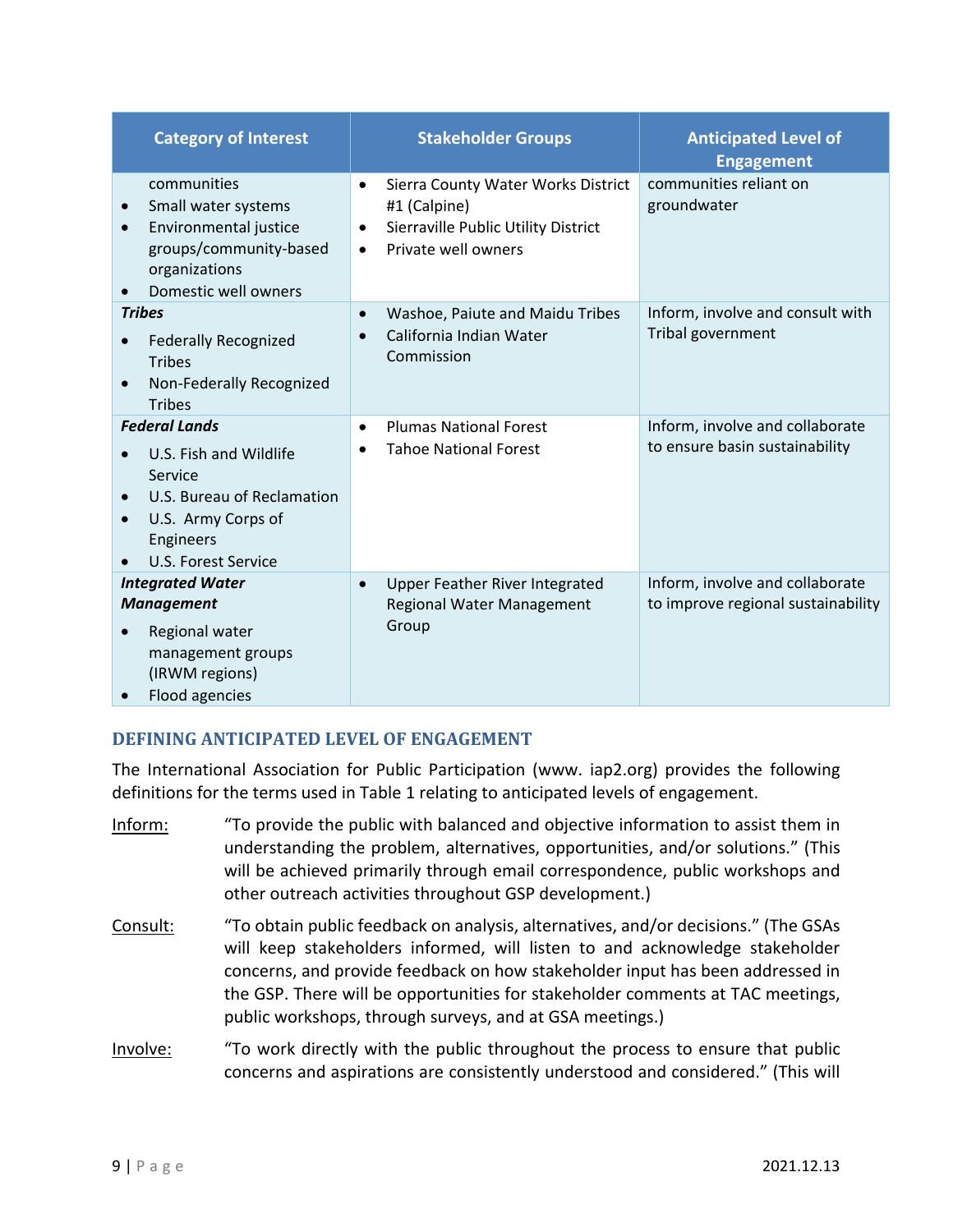be achieved through TAC meetings, surveys, public workshops, GSA meetings, and targeted briefings, as warranted.

Collaborate: (Adapted definition) To partner and to seek advice and innovation in formulating solutions that can be incorporated into the GSP.

#### <span id="page-11-0"></span>**COMMUNICATION & ENGAGEMENT FORUMS**

#### <span id="page-11-1"></span>Formal Requirements

SGMA sets requirement for public hearings, public notices and documentation of how stakeholders may participate in the development and implementation of the GSP. Three requirements relating specifically to GSP development include:

- Prior to beginning to develop a GSP, GSAs must publicly release a written statement of how interested parties may participate in developing and implementing the GSP. The statement must be provided to Sierra and Plumas counties and any incorporated city in the basin. This Communication and Engagement Plan serves as the statement on opportunities for participation in the GSP process.
- Prior to adopting or amending a GSP, GSAs must conduct a public hearing.
- A notice of the hearing must be issued, at least 90 pays prior to the hearing, to any city or county within the area of the proposed plan or amendment.

#### <span id="page-11-2"></span>Briefings to the GSAs at Public Meetings

Representatives of the GSAs will be briefed on the status of GSP development and activities at monthly Board meetings of the Sierra Valley Groundwater Management District (SVGMD). Briefings may consist of informational items, discussions and/or requests for formal motions by the Board. Pursuant to the Brown Act, SVGMD Board meetings are open to the public. Also, Board meetings will have a virtual meeting option consistent with California Executive Order N-25-20.

#### <span id="page-11-3"></span>Technical Advisory Committee

A key venue for GSP engagement centers on convening a Technical Advisory Committee (TAC). Drawing on the list of stakeholder interests found in Table 1, membership on the TAC will provide a diverse range of perspectives, interests and expertise regarding GSP content. While the GSAs have authority and responsibility for the final content of the GSP, TAC members will collectively provide advice, input and recommendations to the GSAs on all aspects of the GSP. The TAC meetings will be open to the public. The TAC is anticipated to meet on a monthly basis for a period of eight months.

#### <span id="page-11-4"></span>Dedicated Outreach to Tribal Interests

Plumas County is serving as the lead entity for outreach to Tribal interests, providing information on the GSP process and inviting Tribes to identify how they would prefer to be involved with, or updated on, the GSP effort. A description of Tribal outreach efforts and resources are provided in Appendix B.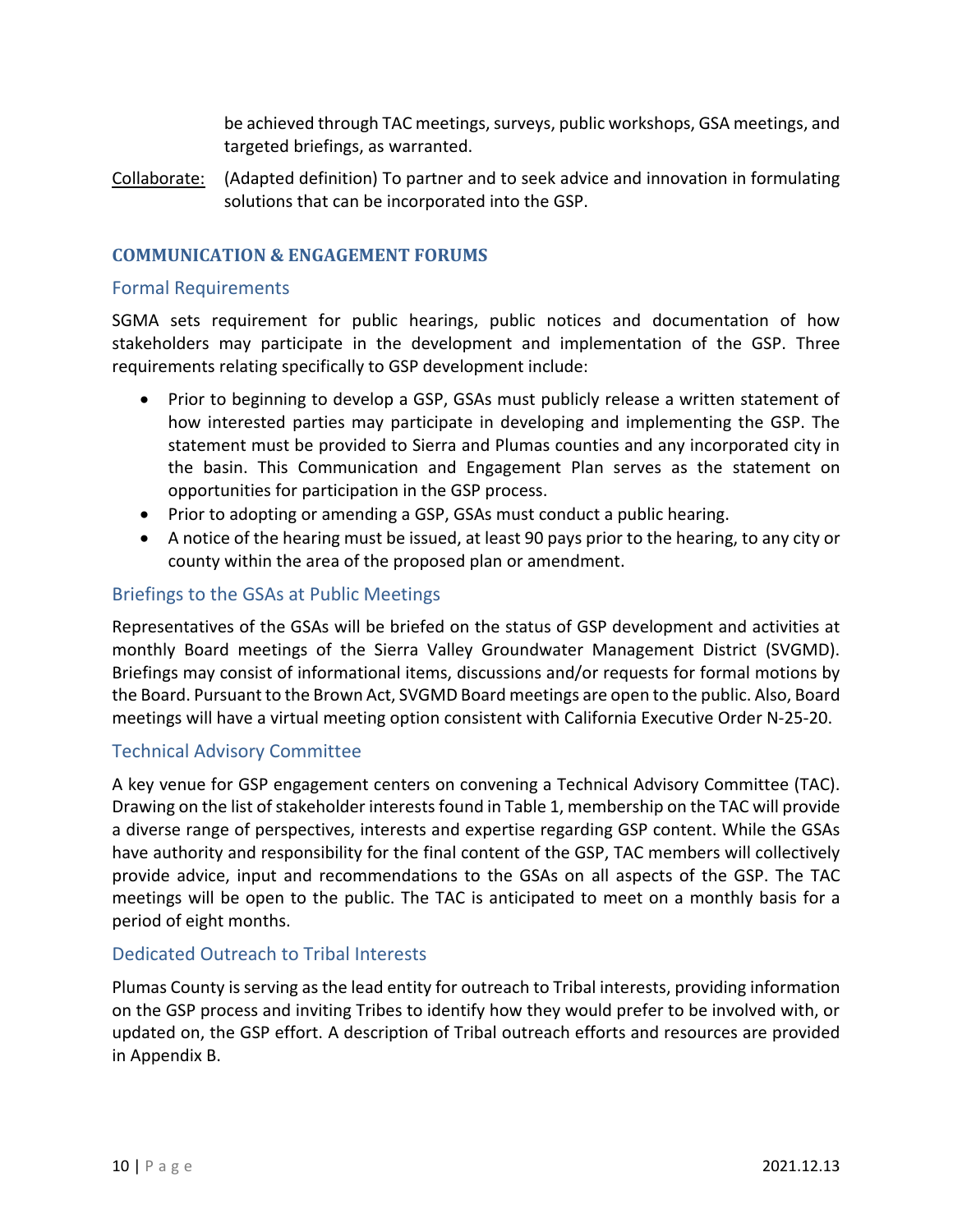### <span id="page-12-0"></span>Public Workshops

The GSAs will convene public workshops to share information and receive feedback on the GSP content and process. These workshops provide opportunities for people to learn about groundwater, SGMA, and GSP elements. Workshops can be organized in a variety of ways, including open houses, "stations" where people can ask questions one-on-one, and traditional presentations with facilitated question-and-answer sessions. Workshops may also include small group breakout discussions, comment cards and other techniques. Whatever format is used, workshops will be designed to maximize opportunities for public input.

Workshops will occur at key points in the planning process to ensure that stakeholders have opportunities to provide input and give feedback on the GSP. Workshops also serve as a venue to respond to stakeholder comments on the GSP. The following table outlines the approximate number of workshops, the estimated timing of the workshops, and the expected purpose/topics that will be addressed at each workshop, which is aligned with the scope and sequence in the development of required GSP elements.

# Adjustments to Stakeholder Outreach Due to the Coronavirus

Throughout 2020 and 2021, cases of COVID-19 flared and subsided across California and the United States. COVID protocols and restrictions have impacted the ability to hold, or participate in, public hearings. Subsequently, the TAC meetings occur as either in-person with virtual meeting options or as a meeting with virtual participation only. To promote an active exchange of ideas and perspectives during and after TAC meetings, materials such as worksheets and online surveys will be structured to enhance TAC discussions.

| <b>Workshop</b><br><b>Number</b> | <b>Timing of</b><br><b>Workshop</b> | <b>Primary Topics/Purpose</b>                                                                                                                                                                                                                                                                               |
|----------------------------------|-------------------------------------|-------------------------------------------------------------------------------------------------------------------------------------------------------------------------------------------------------------------------------------------------------------------------------------------------------------|
| $\mathbf{1}$                     | October 2018                        | SGMA overview and milestones, SGMA implementation activities<br>to date, GSP planning process timeline/work plan overview,<br>identification of opportunities for stakeholders to participate in<br>GSP planning (such as, siting of monitoring wells on property,<br>registration of inactive wells, etc.) |
| $\overline{2}$                   | <b>Fall 2019</b>                    | • Update the community on the planning grant, work plan, and<br>schedule<br>• Presentation summarizing basin conditions and other relevant<br>information that form the basis for preliminary basin setting<br>• Solicit community input on preliminary basin setting results                               |
| $\overline{\mathbf{3}}$          | Early Spring 2021                   | • Input on sustainable management criteria, including<br>sustainability goals, undesirable results, minimum thresholds,<br>measurable objectives, and interim milestones<br>• Begin discussion on projects and management actions                                                                           |
| 4                                | Summer 2021                         | • Continue discussion on projects and management actions<br>• Solicit comments on draft GSP sections                                                                                                                                                                                                        |
| 5                                | <b>Fall 2021</b>                    | • Response to stakeholder comments on draft GSP<br>• Provide comments/feedback on refined draft GSP                                                                                                                                                                                                         |

# <span id="page-12-1"></span>Table 2. Public Workshop Schedule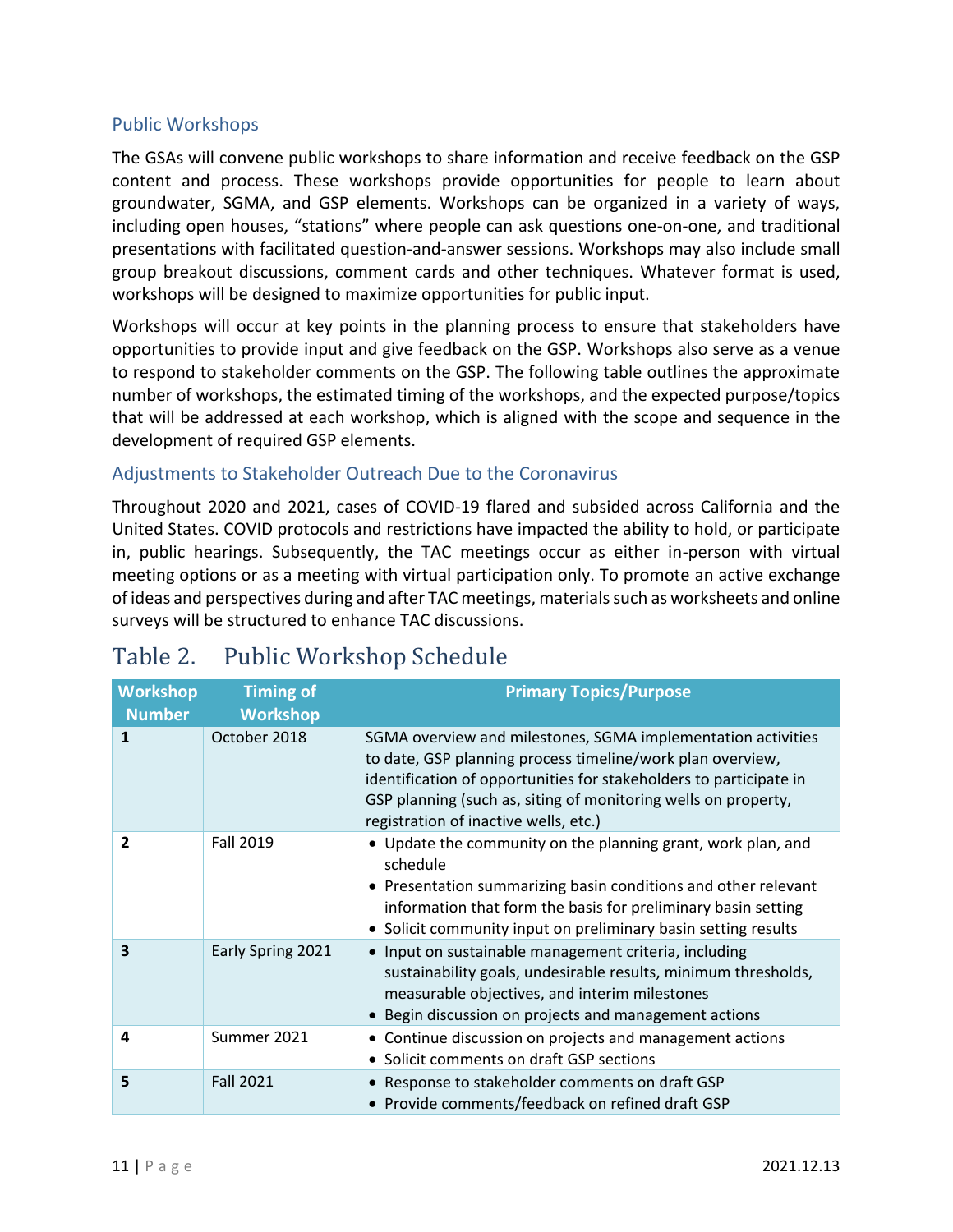# <span id="page-13-0"></span>**METHODS FOR STAKEHOLDER OUTREACH & ENGAGEMENT**

Outreach and communication efforts will take many forms, depending on the need (e.g., provide general background information, provide notice of upcoming public meetings). Communication methods include, but are not be limited to the following:

- Traditional media: When required or appropriate, press releases will be distributed to the media list in time to meet deadlines for local newspapers to inform the general public (see Table 3).
- Website: Background information, notice of public meetings, and information on GSP process and content will be posted on the District website at: [www.sierravalleygmd.org/sierra-valley-groundwater-sustainability-plan.](http://www.sierravalleygmd.org/sierra-valley-groundwater-sustainability-plan)
- Email updates to interested parties: The District will collect the names and contact information of interested parties at monthly District board meetings and public workshops, at a minimum. Through targeted outreach, GSAs will build and refine the Interested Parties List. Information will be sent via email, via post or phone, as appropriate, to those who have provided their contact information.
- Personal communication: Local GSA representatives, consultants and GSA officials will communicate directly with stakeholders (via email, telephone, U.S. mail, in-person), as appropriate and necessary.
- Meetings and workshops: Meetings and workshops will be conducted at various locations within the basin, and for various purposes (e.g., work groups, public meetings), as needed and appropriate. Meetings and workshops may be a combination of in-person and/or virtual participation.
- On-line surveys: To provide the greatest access possible to the greatest number of people, on-line surveys may be a useful stakeholder engagement tool to get a sense of stakeholder values as they relate to the development of sustainable management criteria and may be employed throughout the GSP development process.
- Printed materials: Printed materials will be used throughout the GSP development process for increasing awareness and understanding. Materials may take many forms, including flyers to be posted and otherwise made available in public places at key milestones, educational materials provided at meetings, a limited number of hard copies of GSP documents as they become available, and meeting handouts to facilitate public understanding and participation.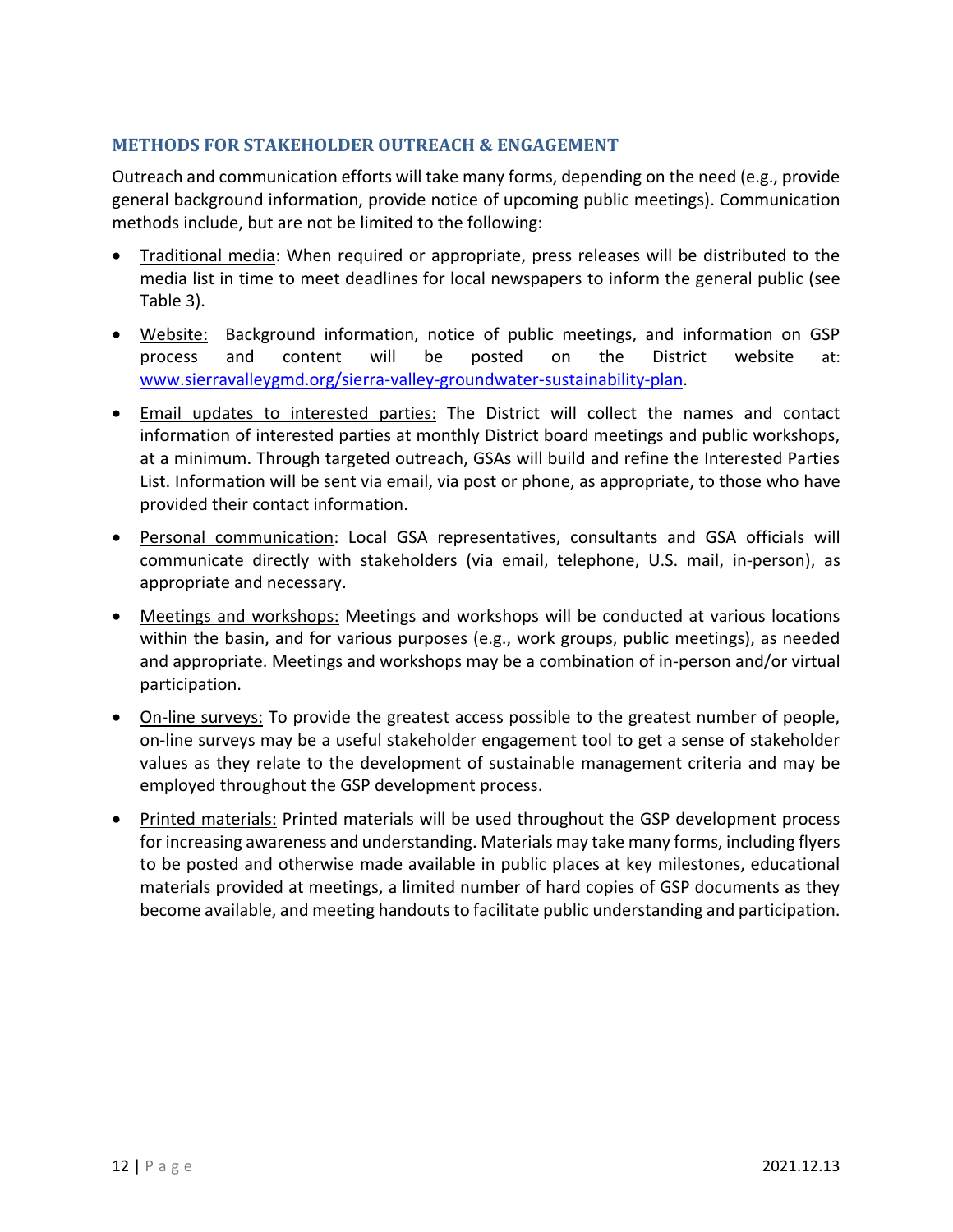# <span id="page-14-0"></span>Table 3. Print & Online Media Sources & Contact Information

| <b>Media Source</b>                                            | <b>Contact</b>                                                                                                                                  |
|----------------------------------------------------------------|-------------------------------------------------------------------------------------------------------------------------------------------------|
| <b>Mountain Messenger</b>                                      | (Carl Butz) carl@themountainmessenger.org<br>https://mountainmessenger.com/                                                                     |
| <b>Plumas/Sierra Sustainable Farmers</b><br>Guild              | Facebook Page<br>https://www.facebook.com/groups/132658446885231/                                                                               |
| <b>Portola Reporter (Plumas News)</b>                          | (Eva Small) esmall@plumasnews.com;<br>(Debra Moore) Managing Editor, Feather Publishing<br>dmoore@plumasnews.com<br>https://www.plumasnews.com/ |
| Sierra Booster Newspaper - Sierra<br><b>Valley News Portal</b> | (Jan Buck) jbuck@psln.com<br>https://www.sierrabooster.com/                                                                                     |
| Sierraville.org                                                | http://www.sierraville.org                                                                                                                      |

# <span id="page-14-1"></span>**REFERENCE MATERIALS**

DWR has developed various reference materials about SGMA and GSP development. While not comprehensive, the below table lists some essential SGMA reference materials to aid with successful GSP development.

# Table 4. Reference Documents for SGMA Implementation

| <b>Reference Document Titles</b>                                                                                                                                                                                                                                                                                                                                                                                                               | <b>Publishing</b><br><b>Entity</b> | Date/<br><b>Year of</b><br><b>Publication</b> |
|------------------------------------------------------------------------------------------------------------------------------------------------------------------------------------------------------------------------------------------------------------------------------------------------------------------------------------------------------------------------------------------------------------------------------------------------|------------------------------------|-----------------------------------------------|
| Groundwater Sustainability Plan (GSP) Emergency Regulations Guide<br>https://govt.westlaw.com/calregs/Browse/Home/California/CaliforniaCodeofR<br>egulations?guid=I74F39D13C76F497DB40E93C75FC716AA&originationContext<br>=documenttoc&transitionType=Default&contextData=(sc.Default)&bhcp=1                                                                                                                                                  | <b>DWR</b>                         | <b>July 2016</b>                              |
| <b>Best Management Practices Documents:</b><br>Monitoring Protocols Standards and Sites<br>1.<br>2.<br>Monitoring Networks and Identification of Data Gaps<br>3.<br>Hydrogeologic Conceptual Model<br><b>Water Budget</b><br>4.<br>5.<br>Modeling<br>6.<br>Sustainable Management Criteria<br>https://water.ca.gov/Programs/Groundwater-Management/SGMA-<br>Groundwater-Management/Best-Management-Practices-and-Guidance-<br><b>Documents</b> | <b>DWR</b>                         | $2016 -$<br>2018                              |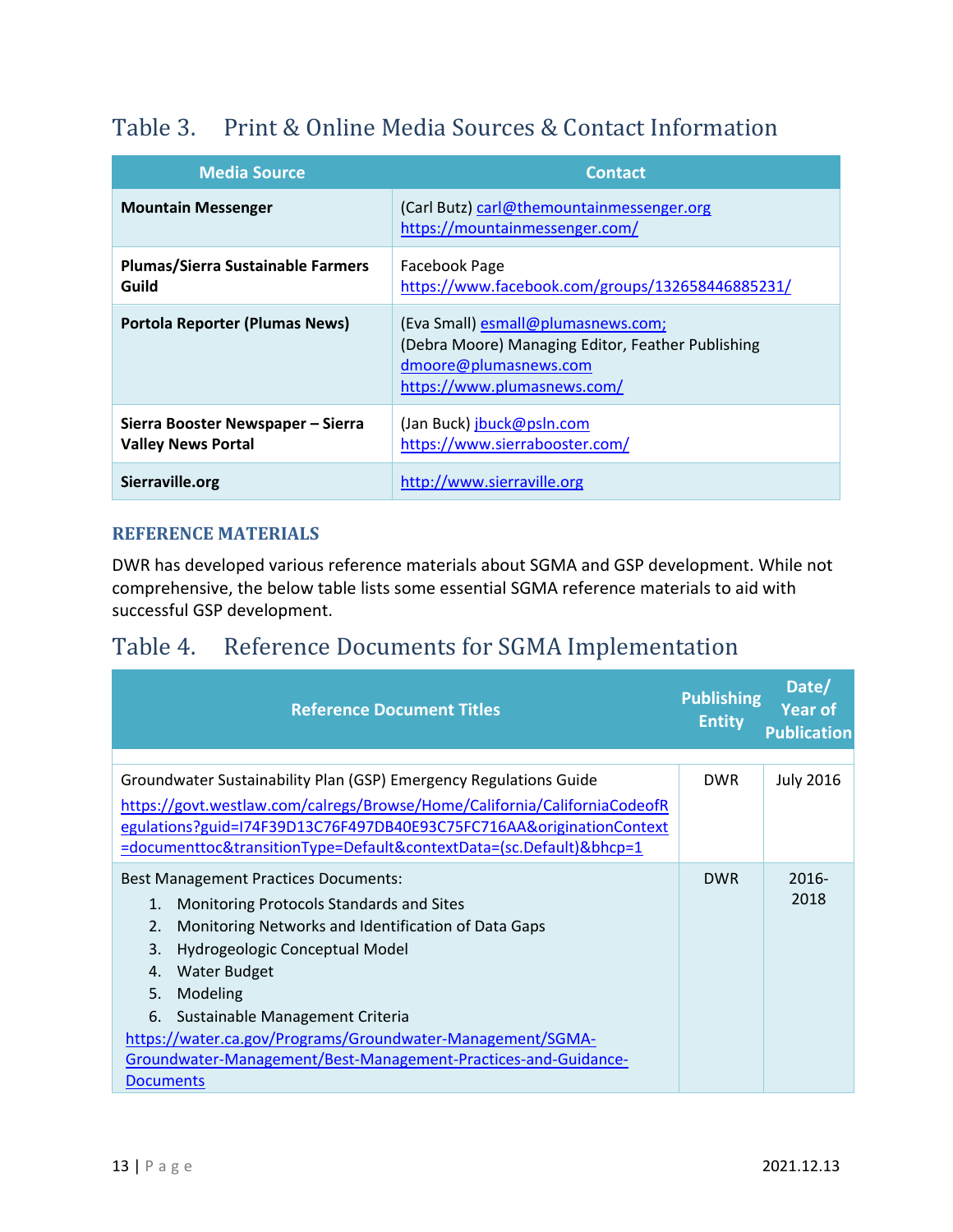| <b>Reference Document Titles</b>                                                                                                                                                                                                                                                                                                                                                                                                  | <b>Publishing</b><br><b>Entity</b> | Date/<br><b>Year of</b><br><b>Publication</b> |
|-----------------------------------------------------------------------------------------------------------------------------------------------------------------------------------------------------------------------------------------------------------------------------------------------------------------------------------------------------------------------------------------------------------------------------------|------------------------------------|-----------------------------------------------|
| <b>Reference Document Titles</b>                                                                                                                                                                                                                                                                                                                                                                                                  | <b>Publishing</b><br><b>Entity</b> | Date/<br>Year of<br><b>Publication</b>        |
| <b>Guidance Documents:</b>                                                                                                                                                                                                                                                                                                                                                                                                        | <b>DWR</b>                         | 2016-                                         |
| 1. Resource Guide for Climate Change Data and Guidance                                                                                                                                                                                                                                                                                                                                                                            |                                    | 2018                                          |
| Guidance for Climate Change Data Use During Sustainability Plan<br>2.<br>Development                                                                                                                                                                                                                                                                                                                                              |                                    |                                               |
| <b>Stakeholder Communications and Engagement</b><br>З.                                                                                                                                                                                                                                                                                                                                                                            |                                    |                                               |
| <b>Engagement with Tribal Governments</b><br>4.                                                                                                                                                                                                                                                                                                                                                                                   |                                    |                                               |
| <b>GSP Annotated Outline</b><br>5.                                                                                                                                                                                                                                                                                                                                                                                                |                                    |                                               |
| Preparation Checklist for GSP Submittal<br>6.                                                                                                                                                                                                                                                                                                                                                                                     |                                    |                                               |
| https://water.ca.gov/Programs/Groundwater-Management/SGMA-                                                                                                                                                                                                                                                                                                                                                                        |                                    |                                               |
| Groundwater-Management/Best-Management-Practices-and-Guidance-                                                                                                                                                                                                                                                                                                                                                                    |                                    |                                               |
| <b>Documents</b>                                                                                                                                                                                                                                                                                                                                                                                                                  |                                    |                                               |
| <b>SGMA Portal</b><br>This portal allows local agencies, groundwater sustainability agencies (GSAs),<br>and watermasters to submit, modify, and view the information required by the<br>Sustainable Groundwater Management Act (SGMA), and enables the public<br>and interested stakeholders to view submitted information and provide<br>comments, where applicable. No login is required for public access.                     | <b>DWR</b>                         | website                                       |
| https://sgma.water.ca.gov/portal/                                                                                                                                                                                                                                                                                                                                                                                                 |                                    |                                               |
| Other SGMA websites                                                                                                                                                                                                                                                                                                                                                                                                               |                                    |                                               |
| California Water Boards Website: www.waterboards.ca.gov/water issues/programs/sgma<br>The home page has links for SGMA Compliance, State Intervention, Reporting and Fees, and<br>Resources for GSA (which includes a Past Events section, with videos of past workshops)<br>UC Davis SGMA Website: http://groundwater.ucdavis.edu/SGMA<br>The opening page contains an extensive list of links to information on aspects of SGMA |                                    |                                               |
| Other related websites                                                                                                                                                                                                                                                                                                                                                                                                            |                                    |                                               |
| TNC website with information and resources on Groundwater-Dependent Ecosystems (GDEs):<br>https://groundwaterresourcehub.org                                                                                                                                                                                                                                                                                                      |                                    |                                               |

# **EVALUATION & ASSESSMENT**

Any communication strategy should include opportunities to check in at various points during implementation to ensure that it is meeting the communication and engagement goals and complying with SGMA. This plan is a living document that can be modified to accurately reflect changing conditions or approaches related to GSP communications and engagement. First drafted in December 2019, the Plan was revised in December 2020 and again in December 2021. At the conclusion of the GSP process, the C & E Plan will be finalized to document the stakeholder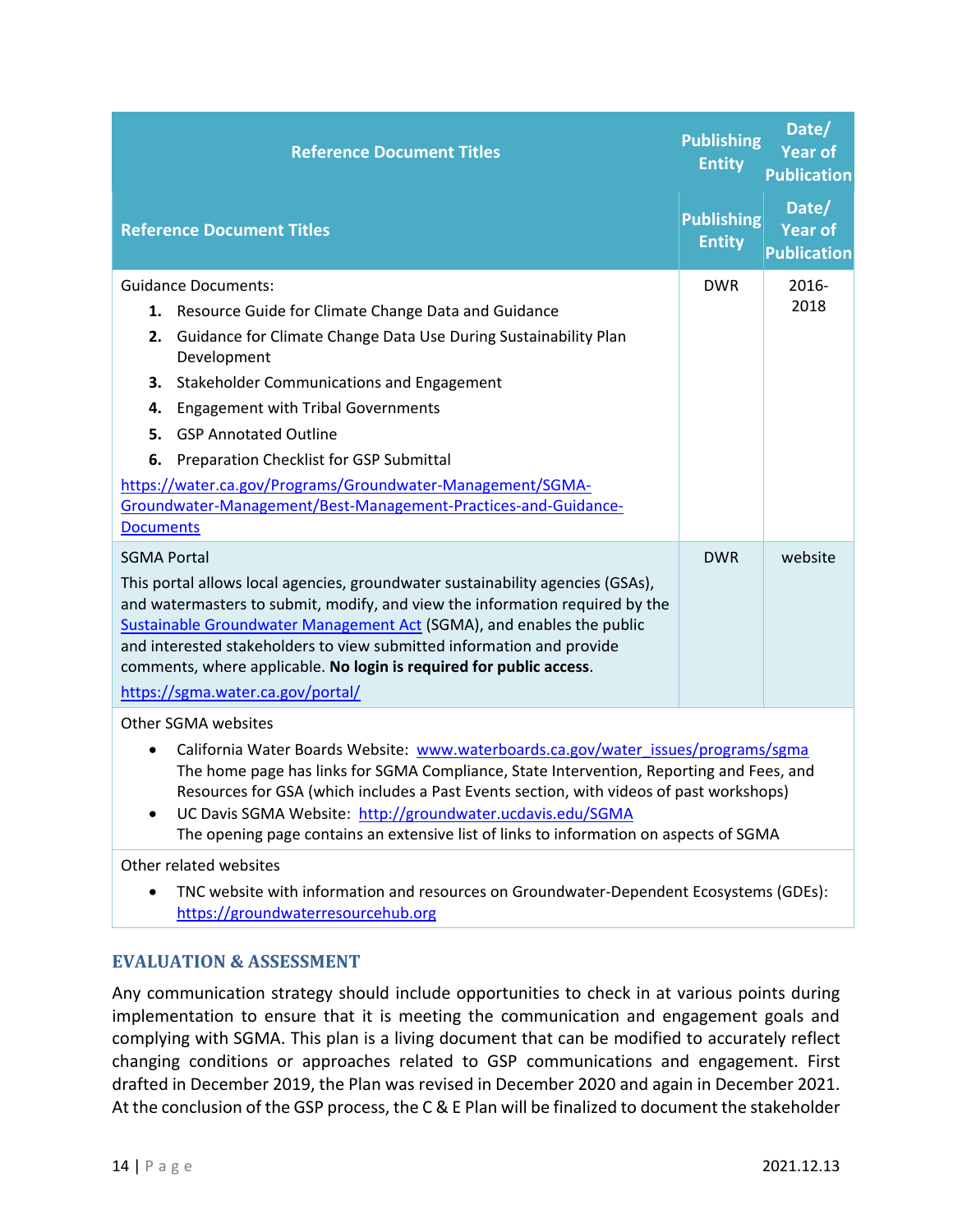process. The final version will also include an assessment to reflect on lessons learned: what worked, what didn't go as planned and – in hindsight – what might have been done differently?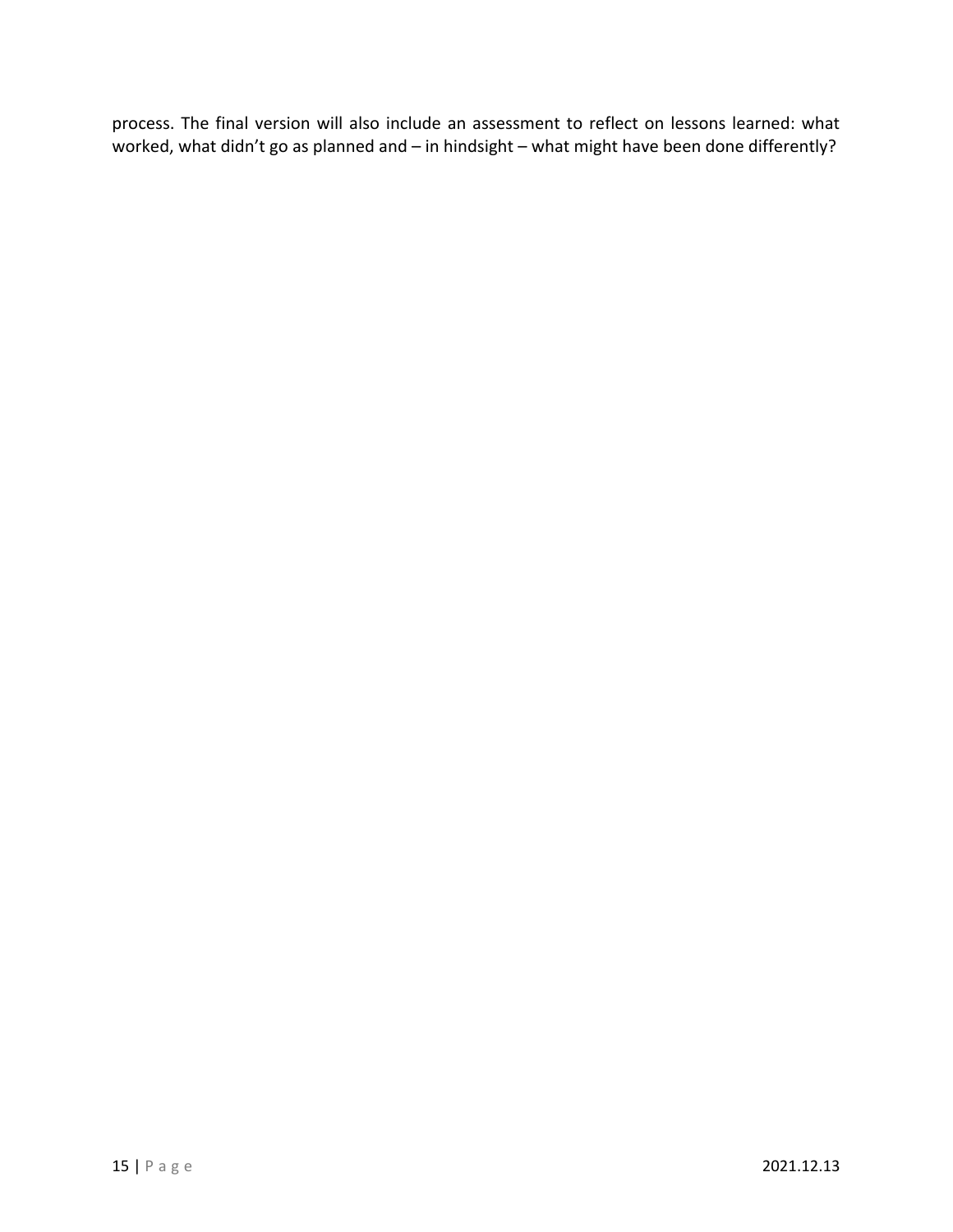**APPENDIX A SGMA IMPLEMENTATION SCHEDULE OF ACTIVITIES**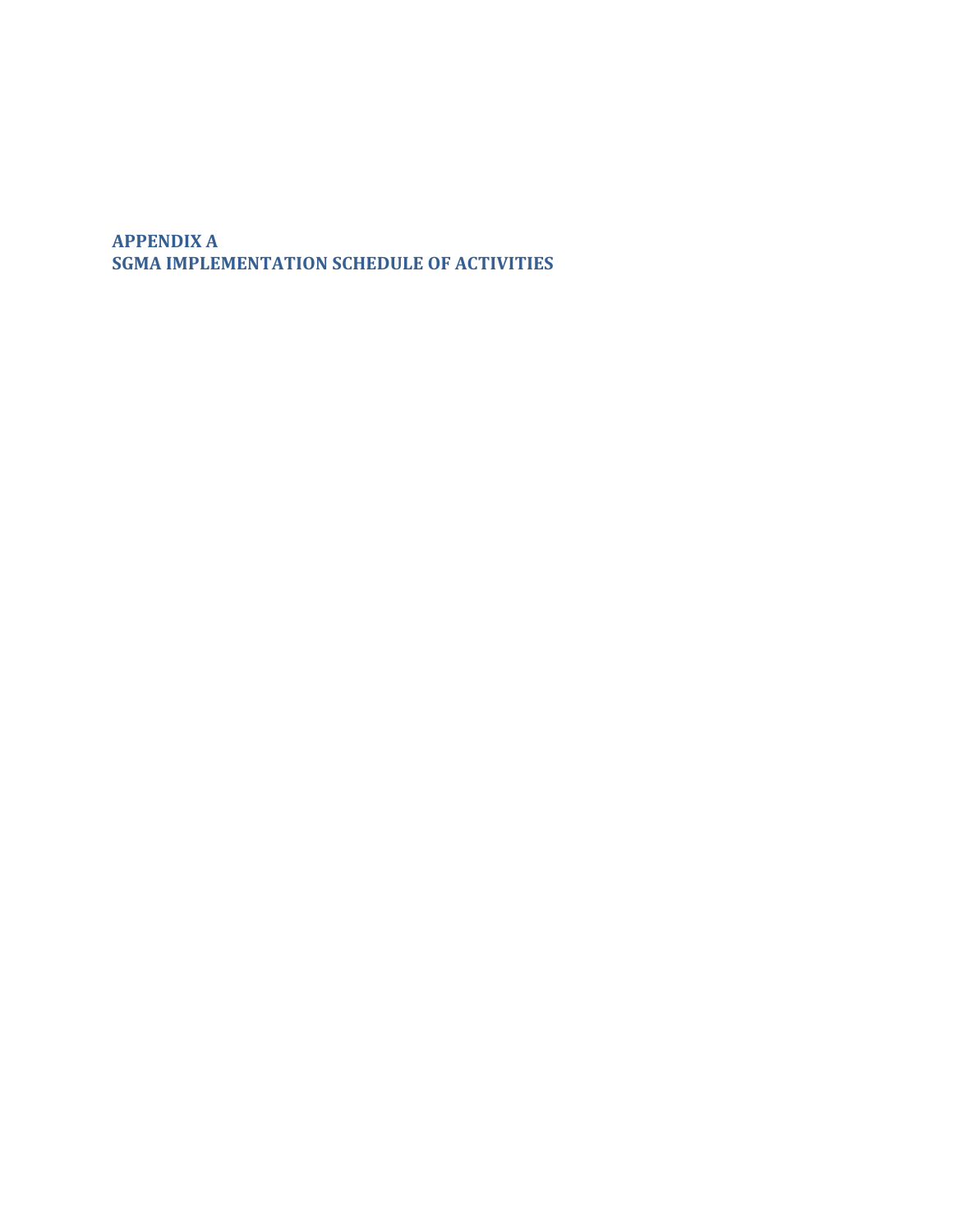# Sierra Valley Groundwater Basin Sustainable Groundwater Management Act (SGMA) Implementation 2019-2022 SCHEDULE OF ACTIVITIES

#### **Acronyms:**

- $\bullet$  C= Consultant(s)
- DWR= California Department of Water Resources
- GSA= Groundwater Sustainability Agency(ies)—Referring to SVGMD and Plumas County
- PT/PC= GSP Project Team/Planning Committee
- Sub= SVGMD Board Subcommittee
- TAC= Technical Advisory Committee
- TSS= Technical Support Services Program (DWR)
- PW= Public Workshop

| <b>Month/Year</b>   | <b>Meetings/Milestones</b>                                                                                                                                                                                                       | <b>Key Topics &amp; Actions</b>                                                                                                                                                                                                                                                                                                                                                                                                                                                                                                                                                                                                                                                                                                                                                                                                                                                                              |
|---------------------|----------------------------------------------------------------------------------------------------------------------------------------------------------------------------------------------------------------------------------|--------------------------------------------------------------------------------------------------------------------------------------------------------------------------------------------------------------------------------------------------------------------------------------------------------------------------------------------------------------------------------------------------------------------------------------------------------------------------------------------------------------------------------------------------------------------------------------------------------------------------------------------------------------------------------------------------------------------------------------------------------------------------------------------------------------------------------------------------------------------------------------------------------------|
| January<br>2019     | <b>GSP Project Team (monthly)</b>                                                                                                                                                                                                | 1.<br>PT: Clarify GSP Work Plan priorities and next steps<br>2.<br>PT: Refine work plan to incorporate draft GSP<br>development progress                                                                                                                                                                                                                                                                                                                                                                                                                                                                                                                                                                                                                                                                                                                                                                     |
| February<br>2019    | <b>GSP Project Team (monthly)</b><br>$\bullet$<br><b>SVGMD Board Meeting</b><br>(monthly)<br><b>Tribal-FS Meeting</b>                                                                                                            | 1 <sub>1</sub><br>GSA: Approve coordination agreement between SVGMD<br>and Plumas County<br>PT: Review GSP draft sections (Chapter 1 and Land<br>2.<br>Subsidence) to help identify data, technical, and resource<br>gaps to inform development of GSP grant application work<br>plan.                                                                                                                                                                                                                                                                                                                                                                                                                                                                                                                                                                                                                       |
| March-April<br>2019 | <b>GSP Project Team (monthly)</b><br>$\bullet$<br><b>SVGMD Board Meeting</b><br>٠<br>(monthly)<br><b>SVGMD Board Planning</b><br>$\bullet$<br>Subcommittee<br>Initiating Planning Grant<br>$\bullet$                             | C: Bachand & Associates recharge study report findings<br>1.<br>presentation to SVGMD Board of Directors at March board<br>meeting.<br>2.<br>PT/GSA: GSP Project team present preliminary<br>subsidence presentation to the SVGMD Board of Directors<br>at April Board meeting.                                                                                                                                                                                                                                                                                                                                                                                                                                                                                                                                                                                                                              |
| May-August<br>2019  | <b>GSP Project Team (monthly)</b><br>$\bullet$<br><b>SVGMD Board Meeting</b><br>$\bullet$<br>(monthly)<br><b>SVGMD Board Planning</b><br>$\bullet$<br>Subcommittee<br>Defining Programs and<br>$\circ$<br>Priorities for funding | PT with Burkhard Bohm: Compile existing basin setting<br>1.<br>information (technical information associated with basin<br>conditions) to compare to GSP requirements and identify<br>data, technical, and resource gaps to inform development<br>of GSP grant proposal.<br>2.<br>C/PT/Sub: Establish schedule for subcommittee meetings<br>(to begin meeting in June).<br>3 <sub>1</sub><br>PT/Sub/GSA: Present PSP requirements and activities<br>and timeline for completion of proposal to SVGMD Board<br>of Directors at June-July Board meetings.<br>PT: Prepare draft comments to DWR on draft PSP<br>4.<br>PT/GSA: Present draft PSP comments to SVGMD at June<br>5.<br>board meeting and receive input.<br>PT/GSA: Incorporate SVGMD and Plumas County<br>6.<br>comments and finalize comments on draft PSP and submit<br>to DWR.<br>7.<br>DWR: Release Phase 2 final Basin Prioritization results. |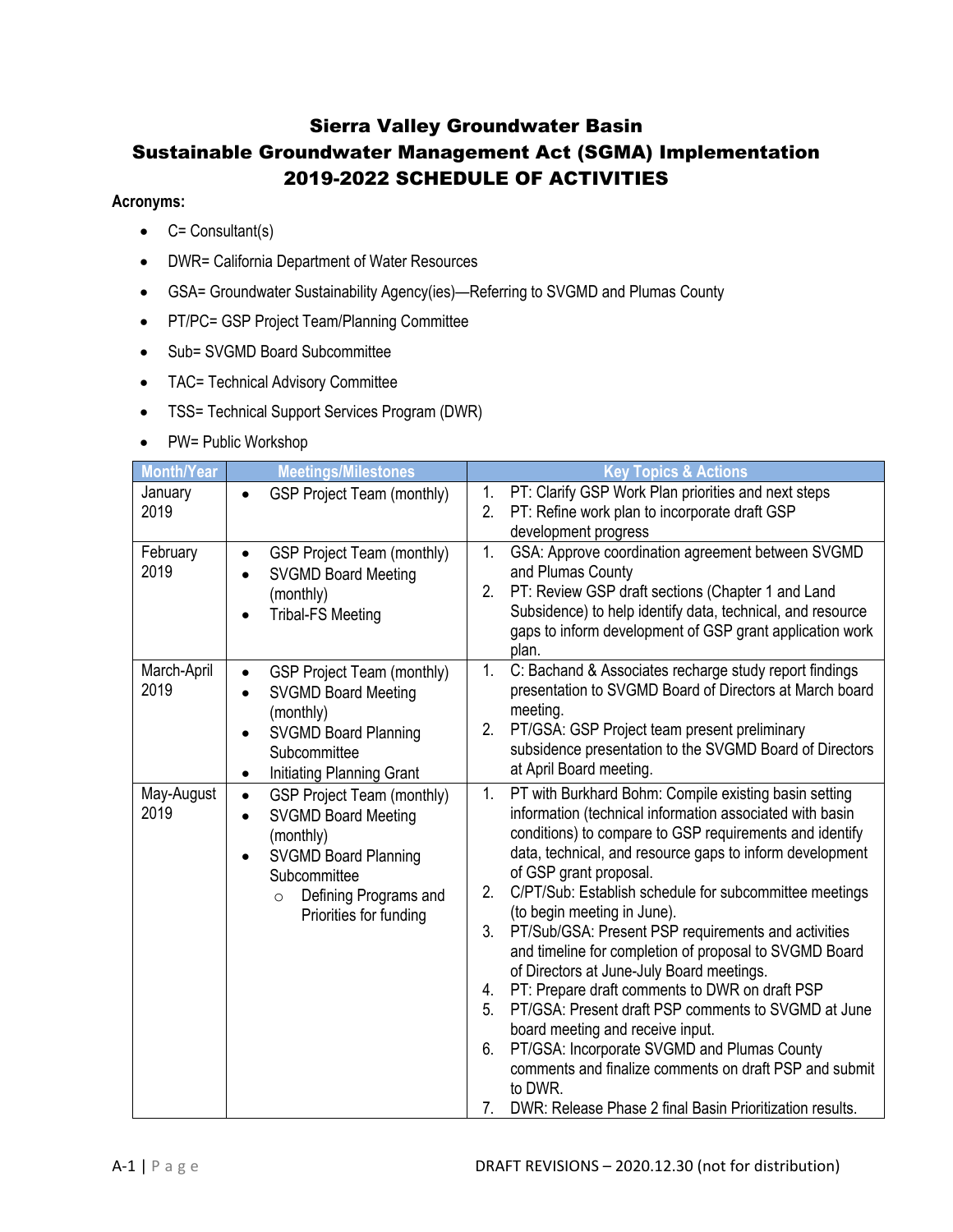| <b>Month/Year</b>             | <b>Meetings/Milestones</b>                                                                                                                                                 | <b>Key Topics &amp; Actions</b>                                                                                                                                                                                                                                                                                                                                                                                                                                                                                                                                                                       |
|-------------------------------|----------------------------------------------------------------------------------------------------------------------------------------------------------------------------|-------------------------------------------------------------------------------------------------------------------------------------------------------------------------------------------------------------------------------------------------------------------------------------------------------------------------------------------------------------------------------------------------------------------------------------------------------------------------------------------------------------------------------------------------------------------------------------------------------|
|                               |                                                                                                                                                                            | TSS (GSA/DWR): Complete agreement with landowners<br>8.<br>for entry permit on land for TSS multi-completion well<br>installation.<br>9.<br>TSS (GSA/DWR): Complete environmental documentation<br>for TSS multi-completion well application.                                                                                                                                                                                                                                                                                                                                                         |
| September-<br>October<br>2019 | <b>GSP Project Team (monthly)</b><br>$\bullet$<br><b>SVGMD Board Meeting</b><br>$\bullet$<br>(monthly)<br><b>SVGMD Board Planning</b><br>Subcommittee                      | 1.<br>TSS (DWR): Prepare agreements with landowner, drilling<br>contractor, SVGMD.<br>2.<br>TSS: Begin construction on multi-completion well.<br>3.<br>DWR: Release of final PSP for GSP planning grant<br>program (release date 9/9/19).<br>C/PT/GSA/Sub: Attend DWR informational webinar<br>4.<br>(9/18/19), draft GSP grant proposal, present progress<br>updates and receive input and comments at SVGMD<br>monthly board meetings and subcommittee meetings,<br>incorporate GSA input.<br>Pass SVGMD board resolution for GSP planning grant<br>5.<br>submission (October SVGMD board meeting). |
| November-<br>December<br>2019 | <b>GSP Project Team (monthly)</b><br>$\bullet$<br>SVGMD Board Mtg. (monthly)<br>$\bullet$<br><b>Finalizing Planning Grant</b><br>$\bullet$<br>Public Workshop<br>$\bullet$ | 1.<br>Submit GSP planning grant to DWR (November 15, 2019).<br>2.<br>GSA/PT: Plan for fall public workshop.<br>3.<br>PW: Public workshop (early December).                                                                                                                                                                                                                                                                                                                                                                                                                                            |
| January-<br>March 2020        | <b>GSP Project Team (monthly)</b><br>$\bullet$<br><b>SVGMD Board Meeting</b><br>$\bullet$<br>(monthly)                                                                     | C: Release of groundwater study report.<br>1.<br>2.<br>DWR: Announce draft & final GSP grant awards, work with<br>DWR on pre-contracting.<br>GSA/PT: Draft and review RFP(s) for any needed GSP<br>3.<br>consulting services as per the GSP grant application and<br>determine process for consultant selection.<br>DWR: Release Project Solicitation Package for GSP<br>4.<br>Implementation Grants.                                                                                                                                                                                                 |
| April-June<br>2020            | GSP Project Team (monthly)<br>$\bullet$<br><b>SVGMD Board Meeting</b><br>(monthly)                                                                                         | GSA/PT: Finalize RFP(s) for consulting services and<br>1.<br>release.<br>2.<br>GSA/PT: Respond to consulting team questions before<br>proposal submission.<br>3.<br>GSA: Receive consultant proposals                                                                                                                                                                                                                                                                                                                                                                                                 |
| July-<br>September<br>2020    | <b>GSP Project Team (monthly)</b><br>$\bullet$<br><b>SVGMD Board Meeting</b><br>$\bullet$<br>(monthly)                                                                     | 1.<br>GSA: Conduct interviews and select consultant(s)<br>2.<br>GSA: Contract with selected consultant(s)<br>3.<br>C/PT/GSA: Launch GSP development process.                                                                                                                                                                                                                                                                                                                                                                                                                                          |
| October-<br>December<br>2020  | <b>GSP Planning Committee</b><br>$\bullet$<br>(monthly)<br><b>SVGMD Board Meetings</b><br>$\bullet$<br>(monthly)<br>TAC Meetings (Nov., Dec.)                              | 1.<br>C/PC/GSA: Convene TAC<br>2.<br>C/PC/GSA: Foundational work on data management<br>system and modeling approach<br>3.<br>C/PC/TAC/GSA: Groundwater quality<br>C/PC/TAC/GSA: Subsidence<br>4.<br>C/PC/TAC/GSA: Evaluating sustainability (sustainability<br>5.<br>goal, SMCs, measurable objectives, minimum thresholds,<br>undesirable conditions)<br>C/PC/TAC/GSA: Monitoring networks<br>6.<br>7.<br>C/PC/TAC/GSA: Roles & Responsibilities document<br>8.<br>C/PC/TAC/GSA: Revised C & E Plan                                                                                                  |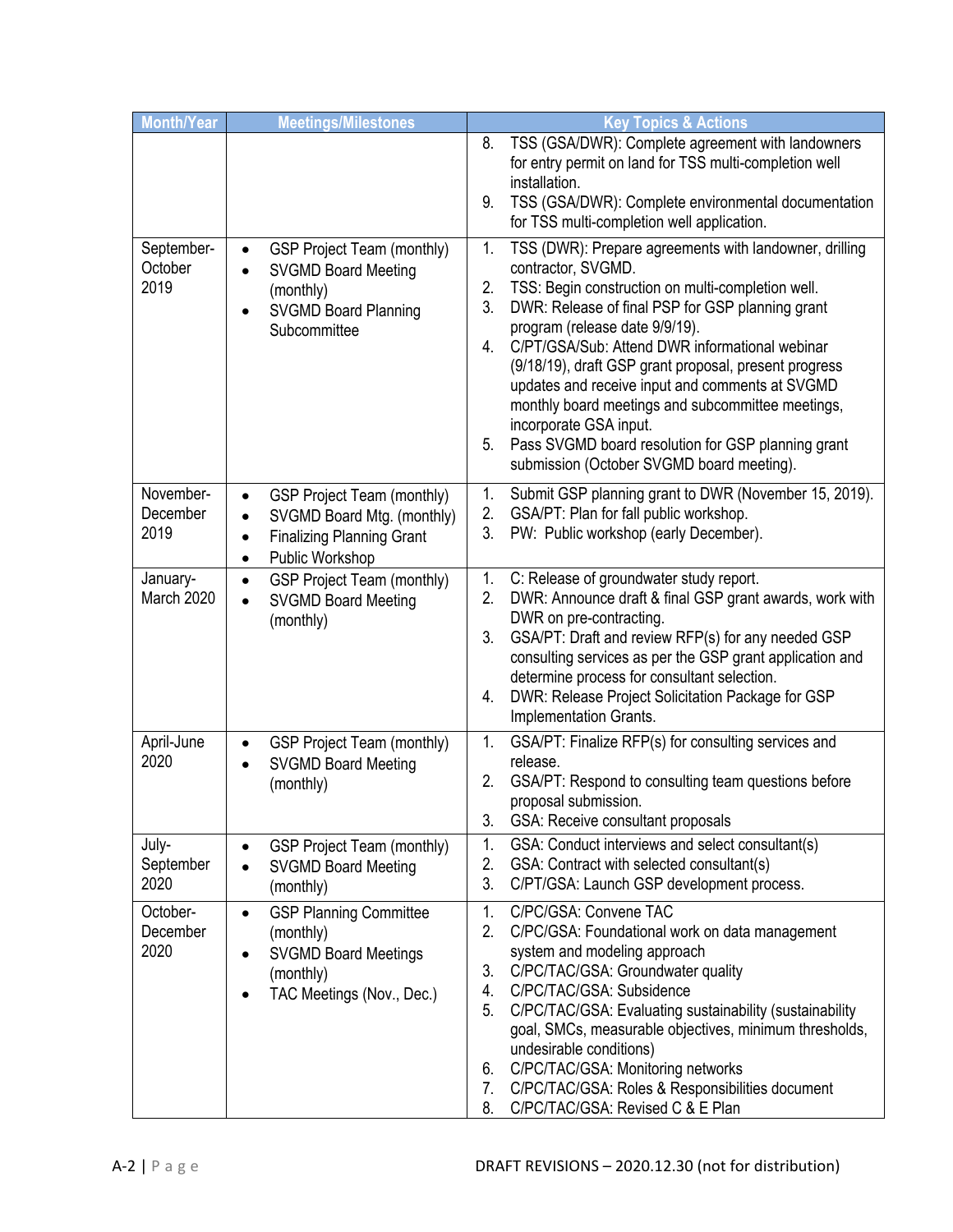| <b>Month/Year</b>            | <b>Meetings/Milestones</b>                                                                                                                                                                          | <b>Key Topics &amp; Actions</b>                                                                                                                                                                                                                                                                                                                                                 |
|------------------------------|-----------------------------------------------------------------------------------------------------------------------------------------------------------------------------------------------------|---------------------------------------------------------------------------------------------------------------------------------------------------------------------------------------------------------------------------------------------------------------------------------------------------------------------------------------------------------------------------------|
| January-<br>March 2021       | <b>GSP Planning Committee</b><br>$\bullet$<br>(monthly)<br><b>SVGMD Board Meetings</b><br>$\bullet$<br>(monthly)<br>TAC Meetings (monthly)                                                          | C/PC/TAC/GSA: Data management, modeling approach<br>1.<br>2.<br>C/PC/GSA: Assessment and improvement of monitoring<br>network<br>3.<br>C/PC/TAC/GSA: Representative monitoring<br>C/PC/TAC/GSA: Basin Settings, Hydrologic Conceptual<br>4.<br>Model<br>5.<br>C/PC/TAC/GSA: Groundwater Storage<br>C/PC/TAC/GSA: Draft GSP chapters on groundwater<br>6.<br>quality, subsidence |
| April-June<br>2021           | <b>GSP Planning Committee</b><br>$\bullet$<br>(monthly)<br><b>SVGMD Board Meetings</b><br>$\bullet$<br>(monthly)<br>TAC Meetings (monthly)<br>$\bullet$<br><b>SGMA Public Workshop</b><br>$\bullet$ | C/PC/TAC/GSA: Surface Water-Groundwater Interactions<br>1.<br>(GDEs)<br>2.<br>C/PC/TAC/GSA: Groundwater Levels<br>3.<br>C/PC/TAC/GSA: Draft GSP chapters on basin setting,<br>HCM and groundwater storage,<br>PW: Sustainability Indicators (5 areas) and related<br>4.<br>SMCs (May?)                                                                                          |
| July-<br>September<br>2021   | <b>GSP Planning Committee</b><br>$\bullet$<br>(monthly)<br><b>SVGMD Board Meetings</b><br>$\bullet$<br>(monthly)<br>TAC Meetings (TBD)<br>$\bullet$<br><b>SGMA Public Workshop</b>                  | C/PC/TAC/GSA: Draft GSP chapters on surface water-<br>1.<br>groundwater interactions (GDEs), groundwater levels<br>2.<br>C/PC/TAC/GSA: Projects and Management Actions<br>3.<br>C/PC/TAC/GSA: Draft GSP text on Projects and<br><b>Management Actions</b><br>PW: Projects and Management Actions (early Sept.?)<br>4.<br>5.<br>C/PC/TAC/GSA: Final monitoring network           |
| October-<br>December<br>2021 | <b>GSP Planning Committee</b><br>$\bullet$<br>(monthly)<br><b>SVGMD Board Meetings</b><br>$\bullet$<br>(monthly)<br>TAC Meetings (TBD)<br>$\bullet$<br><b>GSP Public Workshop</b><br>$\bullet$      | 1.<br>PW: Draft GSP for public Comment (mid-October?)<br>2.<br>C: Incorporate public comments and prepare final review<br>draft GSP<br>3.<br>PC/GSA: Final review of GSP<br>C: Prepare final draft of GSP<br>4.<br>5.<br>GSA: GSAs adopt resolutions in support of GSP                                                                                                          |
| January-<br>March 2022       | <b>GSP Planning Committee</b><br>$\bullet$<br>(monthly)<br><b>SVGMD Board Meetings</b><br>$\bullet$<br>(monthly)<br><b>TAC Meetings (TBD)</b>                                                       | GSA: Submit GSP to DWR via SGMA Portal<br>1.<br>2.<br>Prepare submittal of first Annual Report<br>3.<br>C/GSAs/TAC: Develop strategies for outreach and<br>engagement during implementation                                                                                                                                                                                     |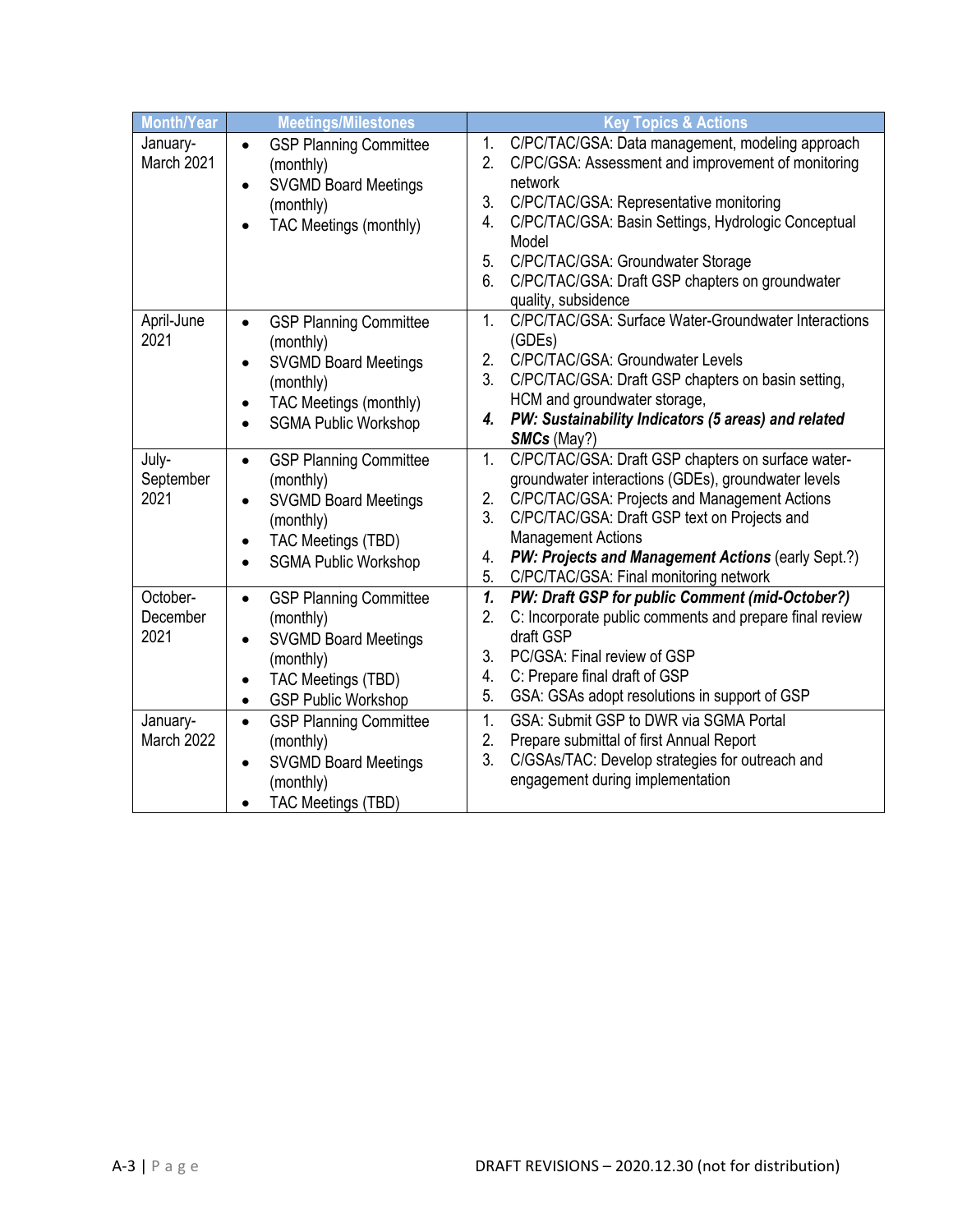# **APPENDIX B TRIBAL OUTREACH GUIDANCE**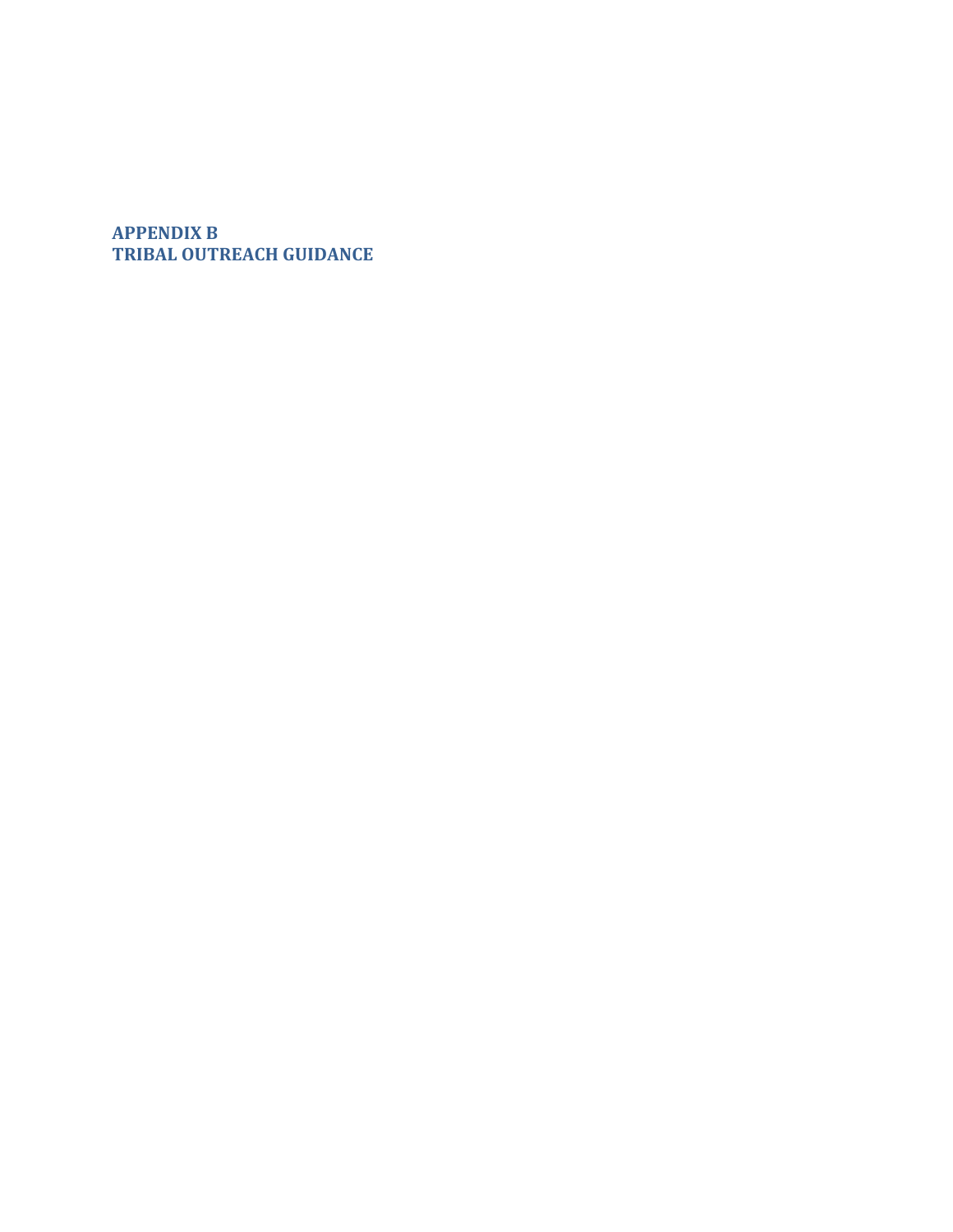### **Tribal Outreach Efforts and Resources**

Consistent with Water Code Section 10720.3, the federal government or any federally recognized Indian Tribe, may voluntarily agree to participate in the preparation or administration of a GSP through a joint powers authority or other agreement with local agencies in the basin. A participating Tribe shall be eligible to participate fully in planning, financing, and management. Additionally, SGMA identifies California Tribes (including those that are not federally recognized) as possible beneficial users whose interests shall be considered in GSP development and implementation.

The Plumas National Forest lands within Plumas County but outside of the District's boundary are considered important to area Tribes, including the Maidu, Paiute, and Washoe.

Plumas County will take the lead on Tribal outreach and engagement.

#### *Outreach Steps*

Plumas County contacted the Native American Heritage Commission (NAHC) and requested a Native American Contacts List of Tribes with known traditional lands or cultural areas located within the boundaries of the Sierra Valley Groundwater Management District, Basin Boundary, and Watershed Boundary in Plumas and Sierra counties. Those Tribes include:

- Estom Yumeka Maidu Tribe of the Enterprise Rancheria
- Greenville Rancheria of Maidu Indians
- Mooretown Rancheria of Maidu Indians
- Susanville Indian Rancheria
- Tsi Akim Maidu
- United Auburn Indian Community of the Auburn Rancheria
- Washoe Tribe of Nevada and California

In addition, the following Tribes were also contacted, as they may have traditional lands or cultural places or knowledge of cultural Tribal resources within the boundaries of the SVGMD, Basin Boundary, and watershed:

- Pyramid Lake Paiute Tribe
- Reno-Sparks Indian Colony
- Mechoopda Indian Tribe
- KonKow Valley Band of Maidu
- Honey Lake Maidu

Communications by email, phone, and mail were made to these twelve Tribes to notify them of the SGMA SV Subbasin GSP planning process, to invite them to participate, and to confirm that Tribal engagement is directed by individual Tribes, with interested Tribes communicating their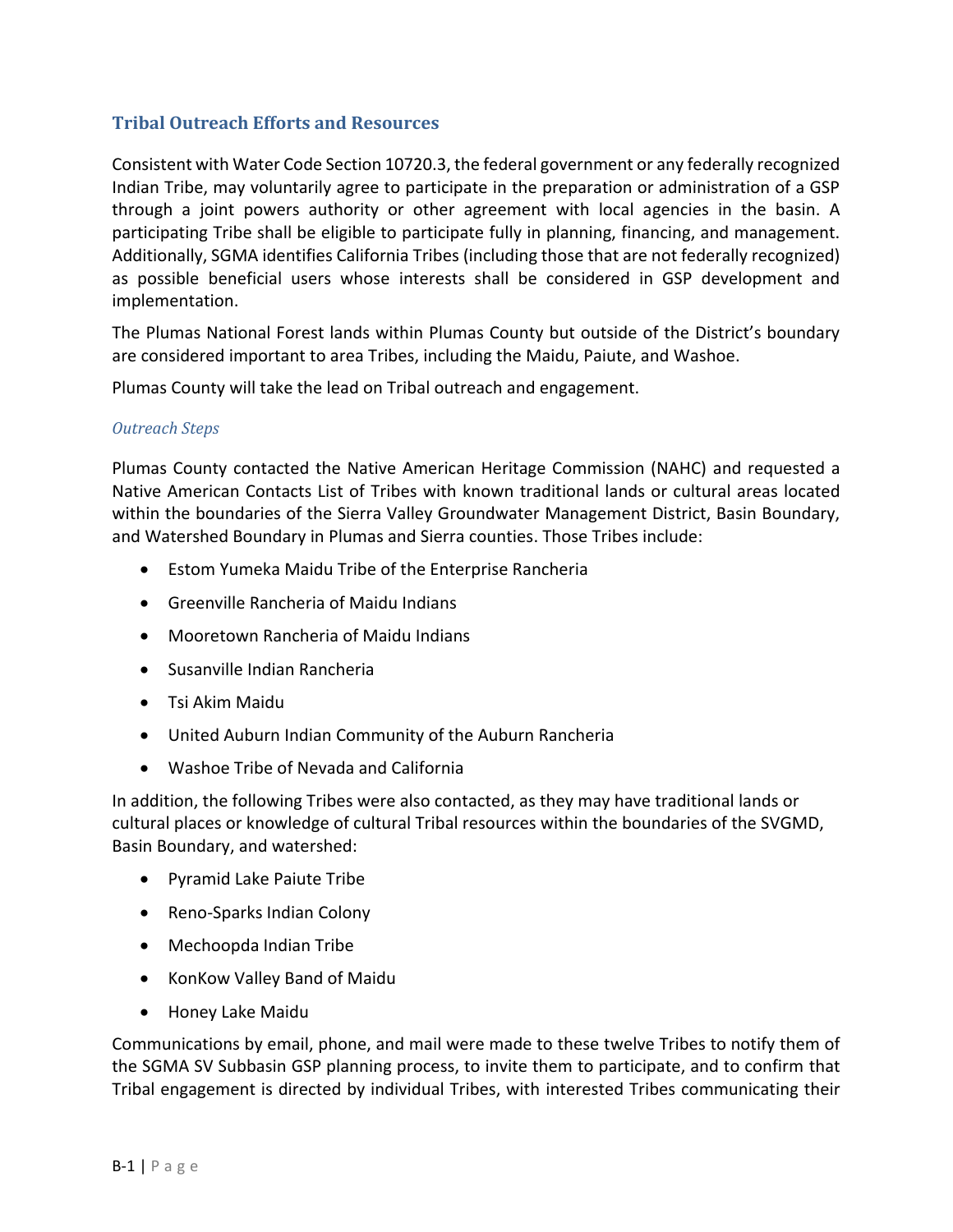preferred methods of contact and pathways of engagement. For example, engagement could solely be in the form of informational updates as an interested party or could be more involved with direct participation on a committee or during meetings or while attending public workshops. Follow up with individual Tribes was conducted and tailored to the specific Tribal responses received.

Per DWR's Engagement with Tribal Governments guidance document, a follow up to the Tribal primary points of contact by telephone was also conducted by Plumas County within two weeks of the initial contact.

In the event a Tribal representative was not able to be contacted within a responsible timeframe, Plumas County consulted with DWR's Office of Tribal Policy Advisor for guidance (Anecita Agustinez, DWR Tribal Policy Advisor).

On a case-by-case basis as directed by each Tribe's preferred pathway of engagement, Plumas County will facilitate the implementation of actions that may include preparation of a formal letter from the Plumas County Board of Supervisors to each of the Tribes, involvement of the District with the Tribes, development of a Joint Powers Agreement (JPA) or Memorandum of Understanding (MOU) if requesting full participation per the Water Code, and/or establishing an engagement framework.

### *Relevant DWR Information*

**SGMA Section 10720.3.** …any federally recognized Indian Tribe, appreciating the shared interest in assuring the sustainability of groundwater resources, may voluntarily agree to participate in the preparation or administration of a groundwater sustainability plan or groundwater management plan under this part through a joint powers authority or other agreement with local agencies in the basin. A participating Tribe shall be eligible to participate fully in planning, financing, and management under this part, including eligibility for grants and technical assistance, if any exercise of regulatory authority, enforcement, or imposition and collection of fees is pursuant to the Tribe's independent authority and not pursuant to authority granted to a groundwater sustainability agency under this part.

#### **Must a local agency exclude federal and Tribal lands from its service area when forming a GSA?**

No, federal lands and Tribal lands need not be excluded from a local agency's GSA area if a local agency has jurisdiction in those areas; however, those areas are not subject to SGMA. But, a local agency in its GSA formation notice shall explain how it will consider the interests of the federal government and California Native American Tribes when forming a GSA and developing a GSP. DWR strongly recommends that local agencies communicate with federal and Tribal representatives prior to deciding to become a GSA. As stated in Water Code §10720.3, the federal government or any federally recognized Indian Tribe, appreciating the shared interest in assuring the sustainability of groundwater resources, may voluntarily agree to participate in the preparation or administration of a GSP or groundwater management plan through a JPA or other agreement with local agencies in the basin. Water Code References: §10720.3, §10723.2, §10723.8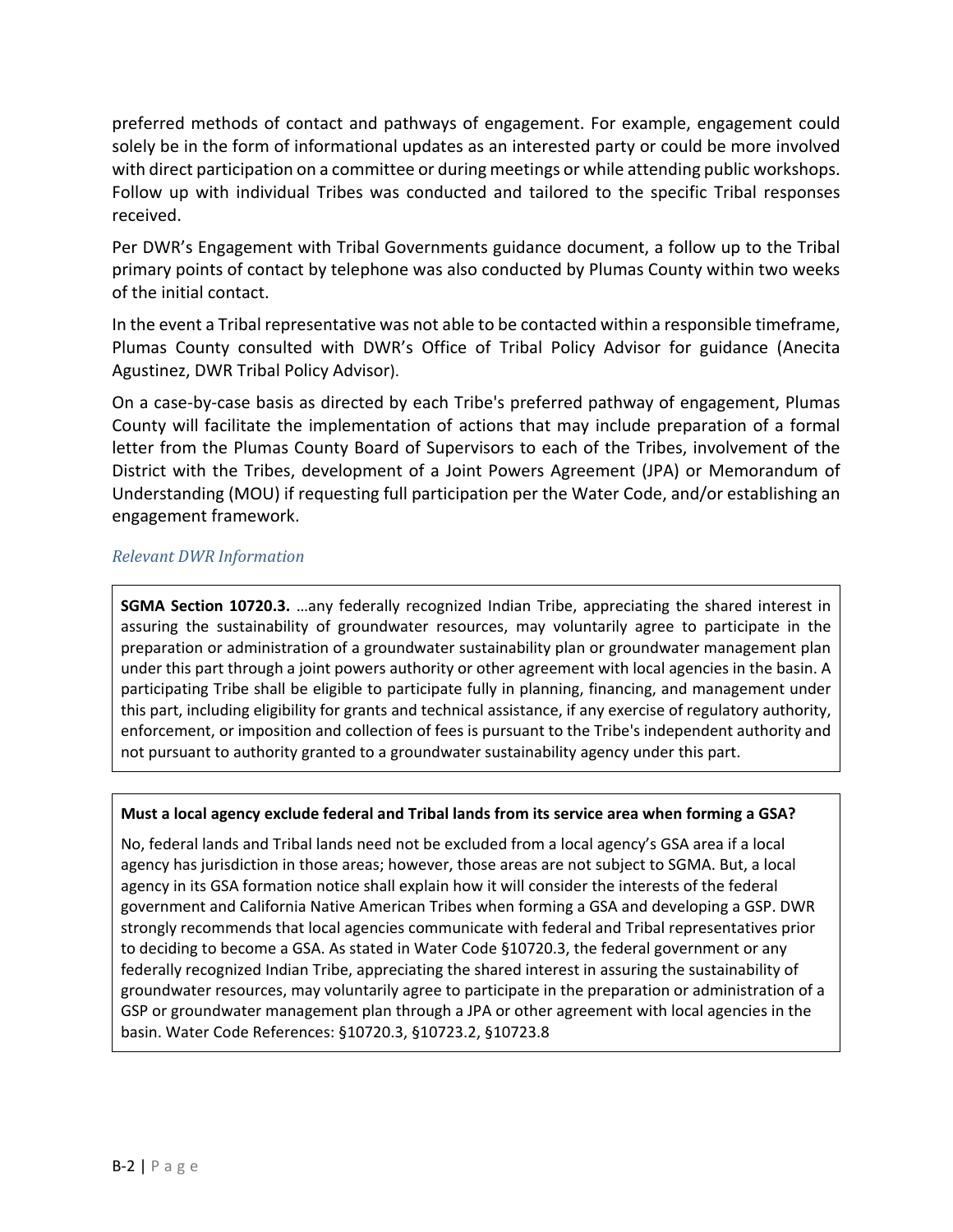#### *Tribal Outreach Resources*

The following are links to Tribal outreach resources and considerations, each of which captures important principles and resources for Tribal outreach. A short summary of key outreach principles can be found below.

- [Guidance Document for Sustainable Groundwater Management: Engagement](https://groundwaterexchange.org/wp-content/uploads/2020/02/Guidance_Document_Tribal_Governments.pdf) with [Tribal Governments \(January 2018\)](https://groundwaterexchange.org/wp-content/uploads/2020/02/Guidance_Document_Tribal_Governments.pdf)
- [CalEPA Tribal Consultation Policy Memo \(August 2015\)](https://calepa.ca.gov/wp-content/uploads/sites/6/2016/10/Tribal-Policy-2015Policy.pdf)
- [DWR Tribal Engagement Policy \(March 2016\)](https://water.ca.gov/-/media/DWR-Website/Web-Pages/Programs/Delta-Conveyance/Tribal-Engagement/DWR_Tribal_Engagement_Policy_508.pdf?la=en&hash=6C38228E4F44F37FE282BAC2C2DB4074D3C43E9F)
- [CA Natural Resources Agency Tribal Consultation Policy \(November 2012\)](https://resources.ca.gov/-/media/CNRA-Website/Files/Tribal-Policy/Final_Tribal_Policy.pdf?la=en&hash=72DFE3AE1D0F80E57F8BAD43211EAA1E256F8299&hash=72DFE3AE1D0F80E57F8BAD43211EAA1E256F8299)
- [SWRCB Proposed Tribal Beneficial Uses](http://www.waterboards.ca.gov/about_us/public_participation/tribal_affairs/beneficial_uses.shtml)
- [CA Court Tribal Outreach and Engagement Strategies](http://www.courts.ca.gov/partners/documents/2011SRL1cStrategies.pdf)
- [Traditional Ecological Knowledge \(TEK\) resources](http://climate.calcommons.org/article/tek)
- [Water Education Foundation Tribal Water Issues](http://www.watereducation.org/topic-tribal-water-issues)

#### *Key Outreach Principles*

- ◆ Engage early and often.
- **Consider Tribal** *[beneficial uses](https://www.waterboards.ca.gov/about_us/public_participation/tribal_affairs/docs/bu_regions.pdf)* in decision-making; identify and seek to protect Tribal cultural resources.
- Share relevant documentation with Tribal officials.
- Conduct meetings at times convenient for Tribal participation with ample notifications.
- Request relevant process input/data/information from Tribes.
- Empower Tribes to act as Tribal cultural resources caretakers.
- $\bullet$  Designate a Tribal liaison(s) where appropriate.
- Share resources for Tribal involvement as is feasible.
- ◆ Develop MOUs where relevant.
- Be mindful of the traditions and cultural norms of Tribes in the area.

#### *Key Outreach Partners/Liaisons*

The following are potential partners to Plumas County and the District for Tribal outreach:

- [California Indian Water Commission, Inc.](https://www.facebook.com/CaliforniaIndianWaterCommission/)
- [DWR Office of Tribal Advisor](https://water.ca.gov/About/Tribal-Policy)
- DWR Northern Region Office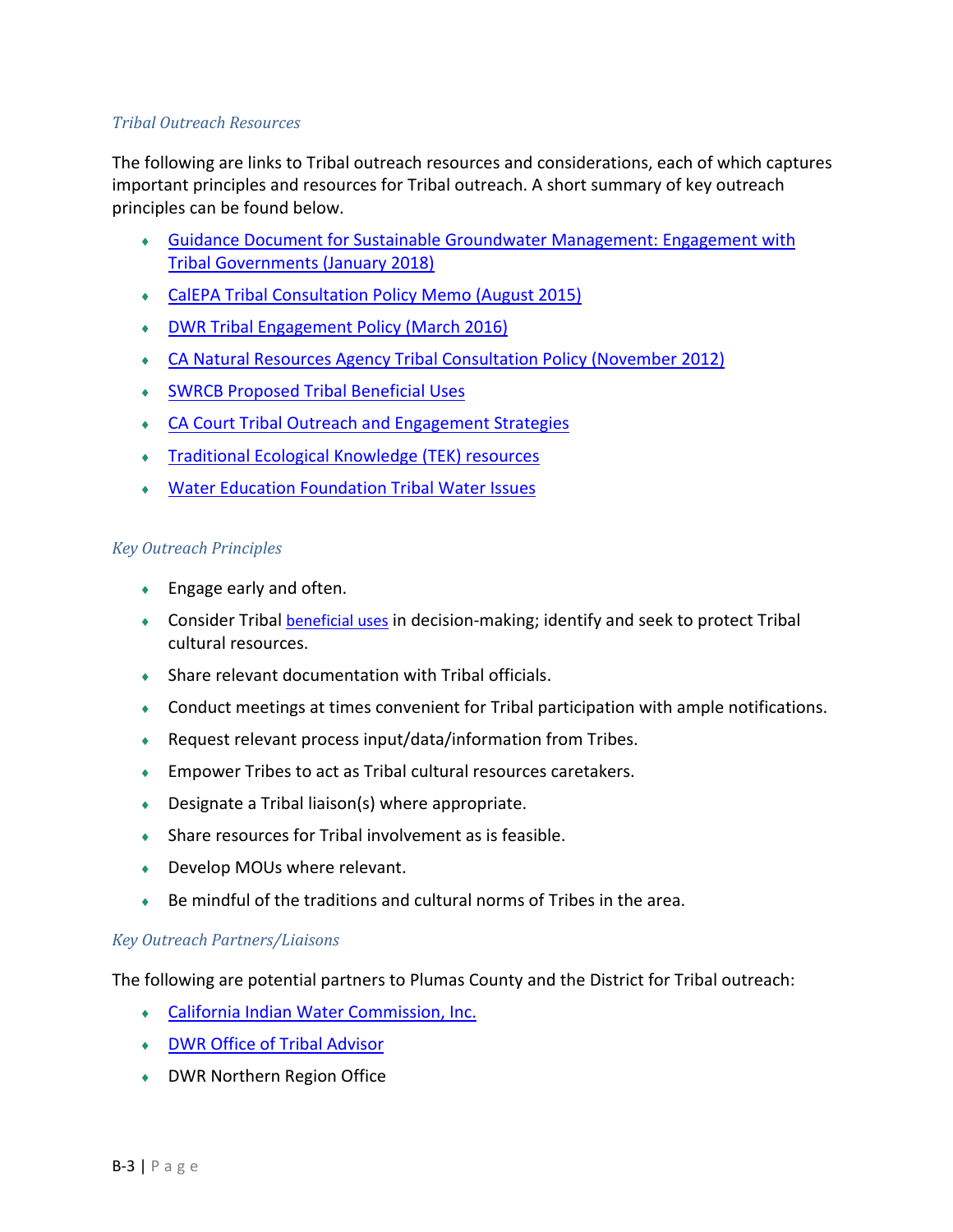**Appendix C GSP Planning Roles and Commitments**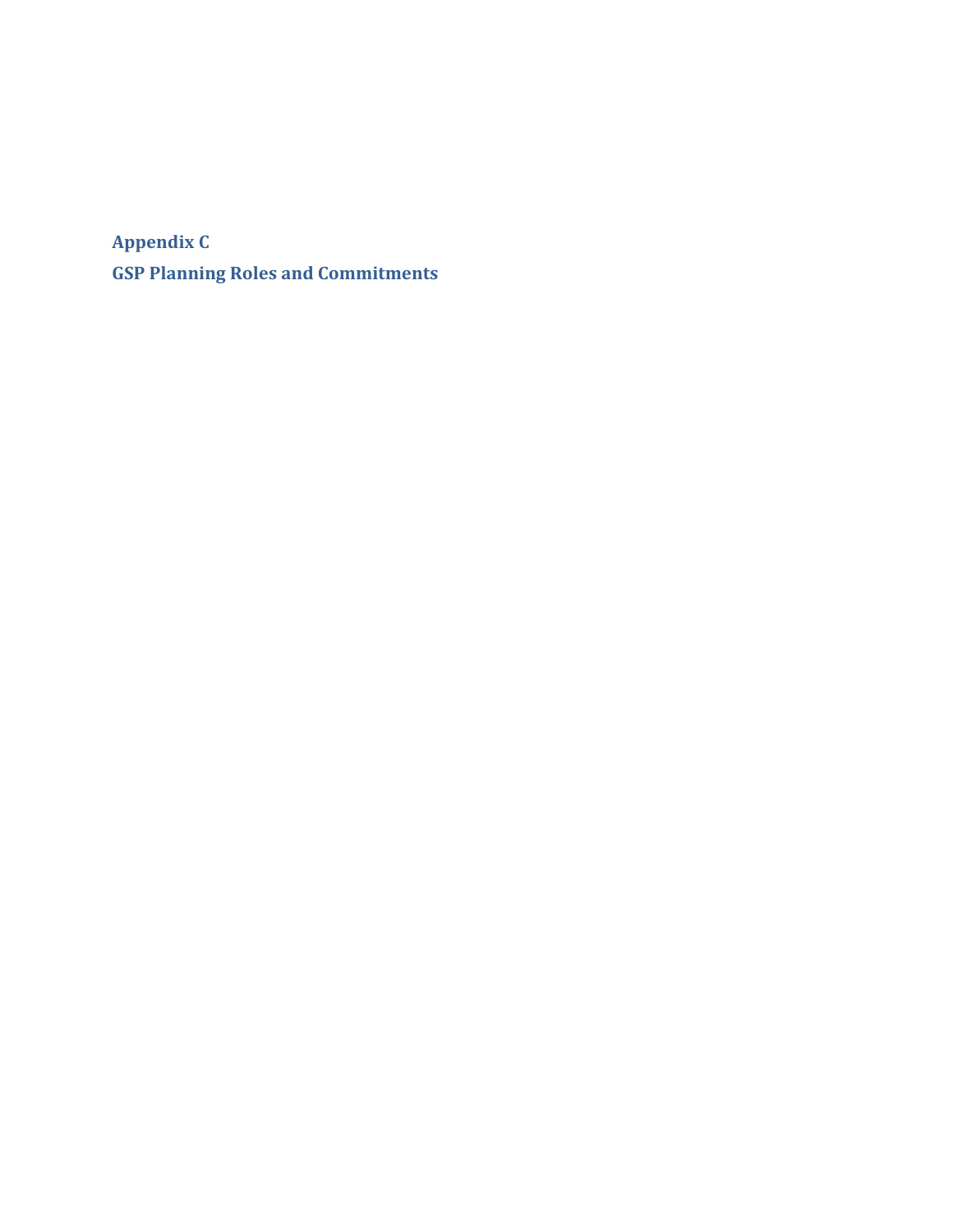### **Section 1. Background**

The Sustainable Groundwater Management Act (SGMA), enacted in 2014, created a "framework for sustainable, groundwater management" that balances use and recharge. Medium- and high-priority groundwater basins across California are required to create and implement a Groundwater Sustainability Plan (GSP) with measurable objectives and milestones in increments of five years in order to achieve sustainability over a 20-year timeframe. The Sierra Valley groundwater subbasin in Plumas and Sierra counties was ranked by the California Department of Water Resources (DWR) as medium priority and is required to prepare and submit a GSP by January 31, 2022.

Although DWR provides guidance and identifies required elements for the GSPs, local Groundwater Sustainability Agencies (GSAs) develop the GSPs for their respective groundwater basins and subbasins. This allows local entities to create GSPs that address local interests, conditions, and priorities within the required elements of the GSP. In Sierra Valley, the two GSAs for the subbasin are the Sierra Valley Groundwater Management District (District) and the County of Plumas (Plumas). These GSAs entered into a Memorandum of Understanding (MOU) on January 8, 2019 to develop a single GSP for the Sierra Valley groundwater subbasin.

SGMA requires GSAs to consider the interests relating to the uses and users of groundwater. The GSAs must state how the perspectives of interested parties will inform the operations of the GSAs, as well as the development of the GSP. These interested parties include a wide range of governmental entities, water users, water systems, California Native American tribes, and economic and environmental considerations. Also, GSAs "shall encourage the active involvement of diverse social, cultural, and economic" perspectives. In addition to holding public workshops, the Sierra Valley GSAs established a Technical Advisory Committee (TAC) to bring multiple perspectives into the development of the GSP.

#### **Section 2. GSP Process Timeline, Purpose and Activities**

For the Sierra Valley groundwater subbasin, the GSP must be developed, released for public comment, approved by the GSAs, and submitted to DWR no later than January 31, 2022. The GSP must meet SGMA requirements.

This process is established to incorporate input from different interested parties to create a GSP that will be adopted by the GSAs. The resulting GSP will provide a more complete understanding of the groundwater subbasin, and of strategies and options, to support sustainable long-term use and stewardship of groundwater supplies.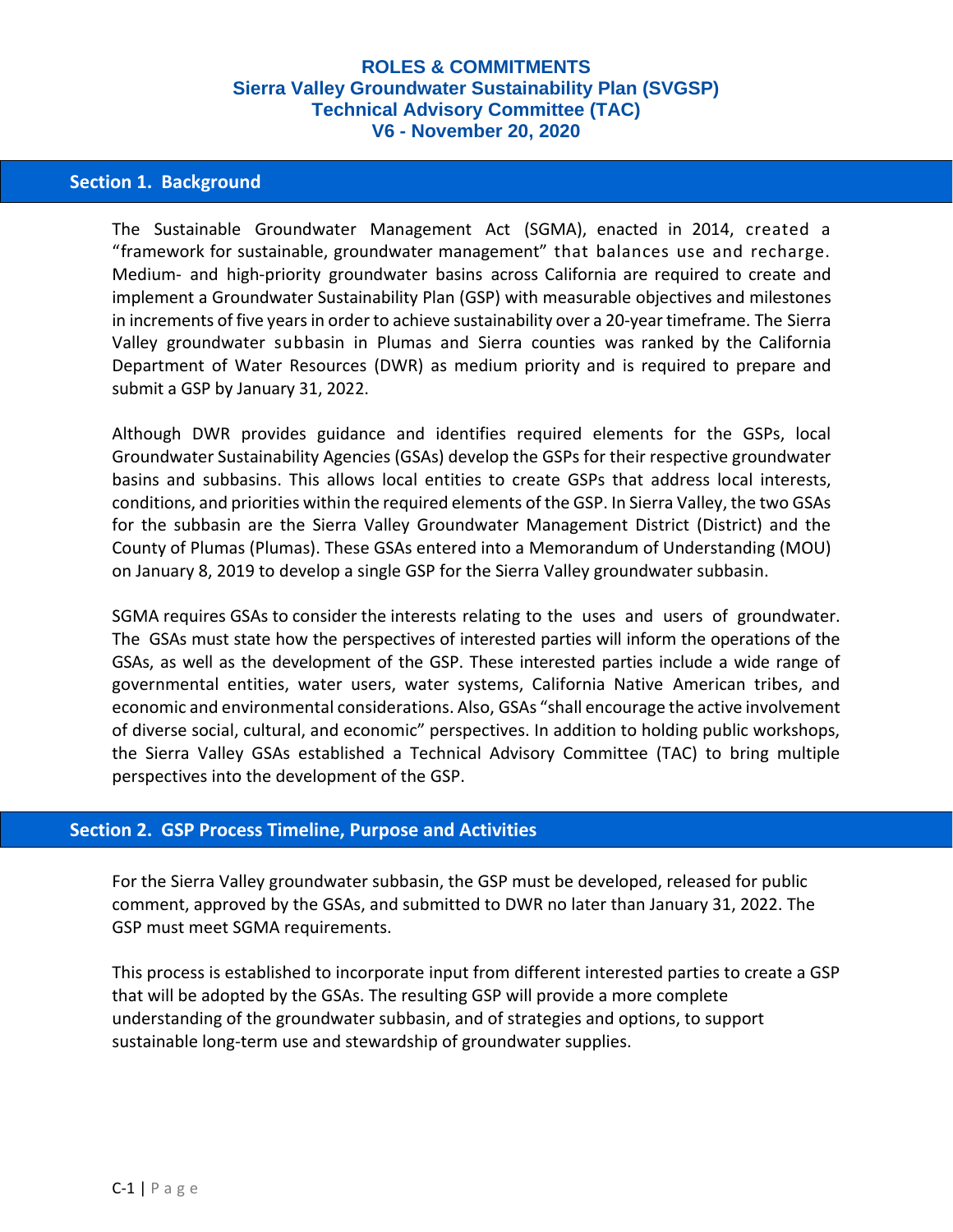A technical consultant team, led by Larry Walker and Associates, is assisting the GSAs in developing information and the GSP itself. This may include, but is not limited to, the following elements:

- data sets, analyses and modeling efforts
- descriptions of local groundwater basin conditions (Basin Setting)
- targets or "Sustainable Management Criteria" relating to:
	- i. groundwater levels and storage
	- ii. land subsidence
	- iii. groundwater quality
	- iv. surface water-groundwater interactions (including groundwater-dependent ecosystems)
- potential projects and actions addressing the Sustainable Management Criteria (SMCs) to enhance long-term stewardship of groundwater

# **Section 3. Structure, Roles and Responsibilities**

NOTE: The Roles and Commitments document is intended to provide guidance for the Sierra Valley GSP planning effort. It is drafted as a living document that may be revised as needed.

# **GSAS: THE GSAS – SIERRA VALLEY GROUNDWATER MANAGEMENT DISTRICT AND PLUMAS COUNTY – WILL:**

- **RETAIN AUTHORITY AND RESPONSIBILITY FOR THE FINAL PRODUCT AND THE DECISIONS CONTAINED WITHIN**
- **CONTRACT FOR TECHNICAL SUPPORT AND FACILITATION SERVICES**
- **PARTICIPATE IN THE PLANNING COMMITTEE AND TAC TO PROVIDE INFORMATION ON POLICY, OPERATIONAL, AND REGULATORY MATTERS**

**PLANNING COMMITTEE: A PLANNING COMMITTEE – CONSISTING OF REPRESENTATIVES FROM THE TWO GSAS, THE TECHNICAL CONSULTING TEAM, AND PLANNING PARTNERS – WILL MEET TO:**

- Identify individuals and parties with interests or expertise related to GSP development
- Develop draft proposals for work plans and timelines
- Anticipate and help address data needs
- Prepare agendas and materials for all meetings and public workshops, ensuring that materials are understandable and provide enough information for meaningful discussion
- Share insights on issues and developments that arise
- Advise on implementing and updating the Stakeholder Communications and Engagement Plan
- Review and discuss progress to date and next steps

Generally, the Planning Committee will meet once each month for two hours.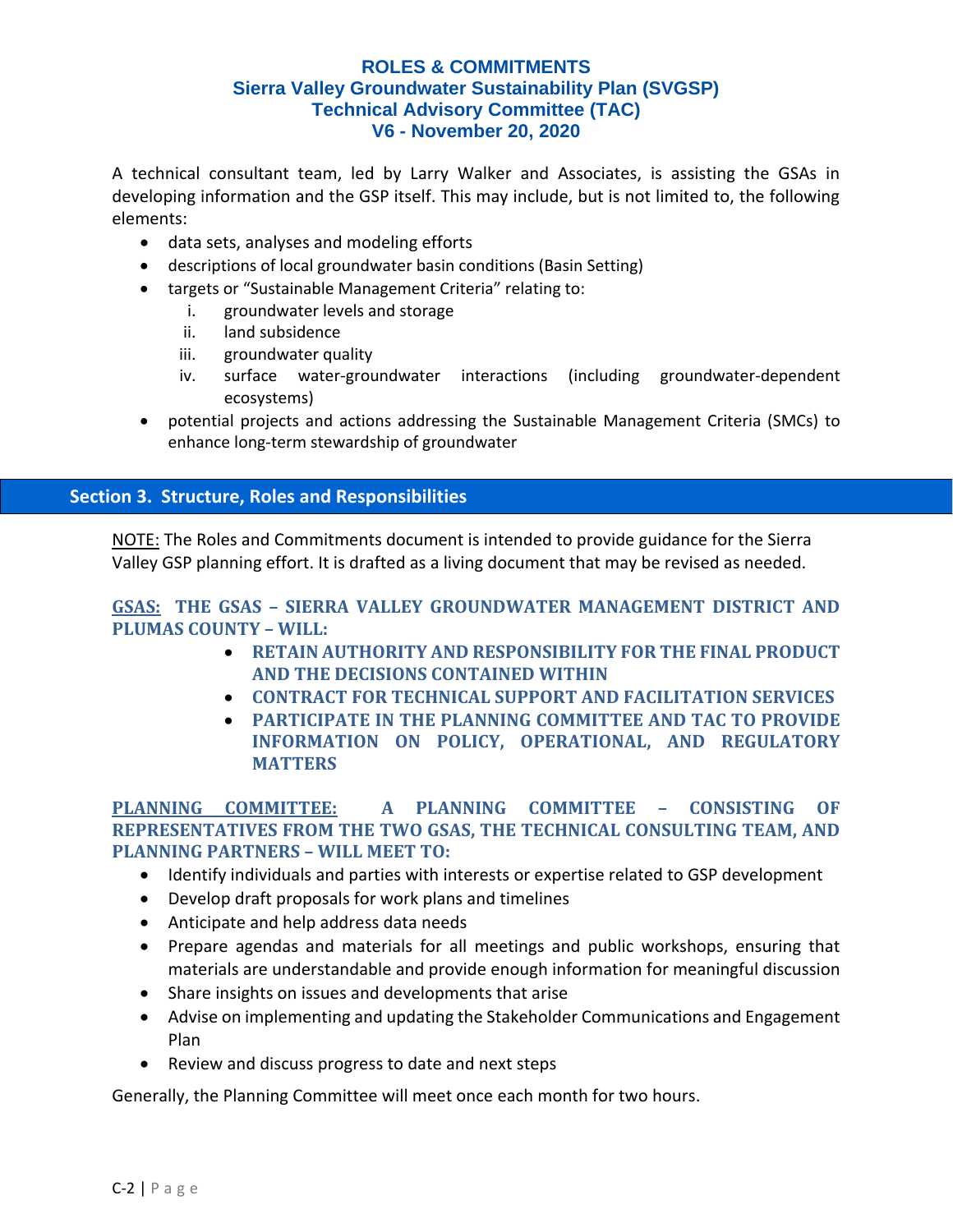Technical Advisory Committee (TAC): Collectively, members of the TAC will provide advice, input, and recommendations to the GSAs on all aspects of the GSP. TAC members also have responsibilities to:

- Carefully review, discuss and refine the GSP chapters
- Identify, assess, and review data needs and provide resources that are appropriate for each task
- Help anticipate and describe near- and long-term future conditions and planning efforts that will influence factors related to the GSP
- Respond to GSP-related questions and queries from the District
- Arrive at each meeting fully prepared to discuss agenda items; this includes reviewing materials and information distributed in advance of the meeting
- Participate in a problem-solving approach based on respectful and constructive dialogue, where the interests of all members are considered
- Keep their organizations and constituents informed about the process, discussions and recommendations; and to seek and report back on feedback received as a result of informational briefings

It is expected that eight (8) TAC meetings will be scheduled, each about 3 hours long. The dates and times will be reviewed for each meeting. For 2020, TAC meetings were held on November 4<sup>th</sup> and December 7<sup>th</sup>.

The District Board will be regularly updated on the development of the GSP and discussions of the TAC.

Work Groups: Ad hoc work groups may be created as needed to address specific tasks, technical aspects, or issues. Additional participants may be invited to join to provide necessary perspectives or expertise.

Public Workshops: Public workshops will be scheduled several times, to provide updates, share ideas, and solicit input on the GSP contents and process.

- Several public workshops will take place in 2021
- A public hearing is required prior to adoption of the final GSP

# **FACILITATOR: THE FACILITATOR'S PRIMARY RESPONSIBILITY IS TO MAINTAIN AN OPPORTUNITY WHERE ALL PERSPECTIVES, VIEWS AND OPINIONS ARE HEARD AND THOUGHTFULLY CONSIDERED. THE FACILITATOR WILL:**

**DESIGN AND CONDUCT A CONSENSUS-SEEKING PROCESS WHERE THE TAC CAN BEST ASSIST THE GSAS IN DEVELOPING A GSP WITHIN REQUIRED REGULATORY GUIDELINES AND TIMEFRAMES**

- Facilitate all meetings that are part of the GSP process, generating agendas and meeting summaries
- Capture the range of views and ideas presented by TAC members and reporting on where there are areas of both agreement and differences
- Develop draft proposals and recommendations for the GSAs that reflect TAC discussions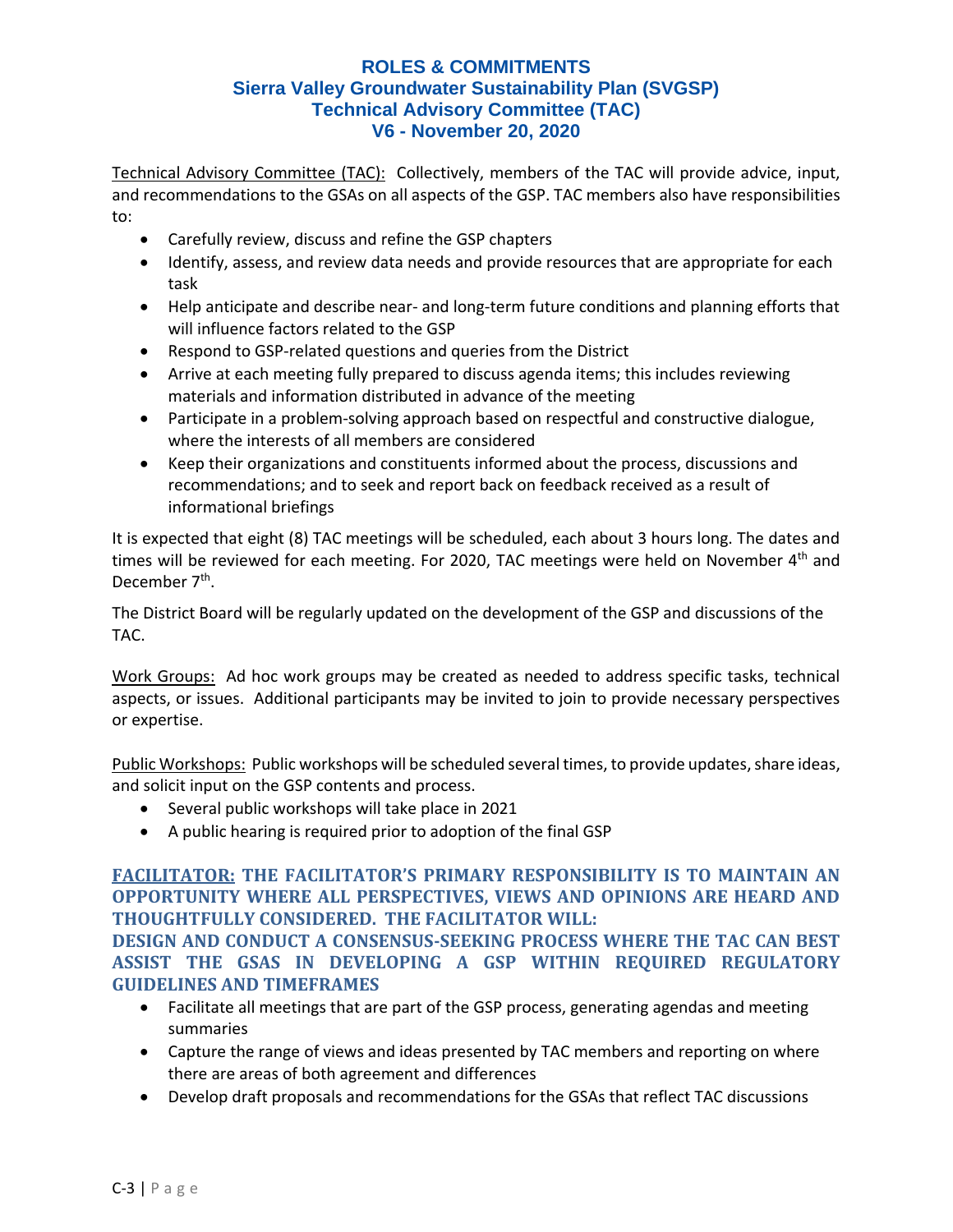Technical Consultant(s):

- Research technical issues
- Inform and engage the Planning Committee on GSP development
- Develop draft text for the GSP, including but not limited to:
	- i. Basin Settings and Hydrologic Conceptual Model
	- ii. Monitoring networks and associated evaluations and analyses
	- iii. Sustainable Management Criteria
	- iv. Projects and Management Actions
- Present and discuss draft text, and incorporate input from the GSAs, Planning Committee, TAC meetings, and public workshops
- Prepare memoranda and/or technical reports as needed to document work products

### **Section 4. TAC Composition**

To bring a diverse range of perspectives into GSP development, a core group of individuals serve on the TAC who have interest or expertise regarding GSP content. Members are invited to identify alternates in case the original member is unable to attend a TAC meeting.

It is proposed that the following interests, organizations, and/or individuals serve on the TAC. Membership can be updated as needed.

- GSA: Sierra Valley GMD
- GSA: Plumas County
- Planning Partner: Feather River Land Trust
- Planning Partner: Greg Hinds
- Agricultural Uses: Sierra Valley RCD
- Agricultural Uses: UC Cooperative Extension
- Tribal Uses: TBD
- Integrated Water Management: Upper Feather River IRWM
- Small Water Systems: Sierra Brooks Water System, Sierraville Public Utility District
- Land Uses: City of Loyalton, USFS Plumas National Forest
- Economic Development: Sierra County, Plumas County
- Environmental and Ecosystem Uses: Plumas Audubon Society
- Water Quality: Departments of Environmental Health (Sierra Co., Plumas Co.)
- Soils, Subsidence: Integrated Environmental Restoration Services
- Groundwater: Sierra County Public Works
- Domestic Well Users (those who rely exclusively on domestic wells for water supply)

DWR and CDFW have been invited to participate in TAC meetings as ex-officio agency members.

#### Consultant Support

The TAC is supported by core members of the LWA consulting team:

• Laura Foglia, Project Manager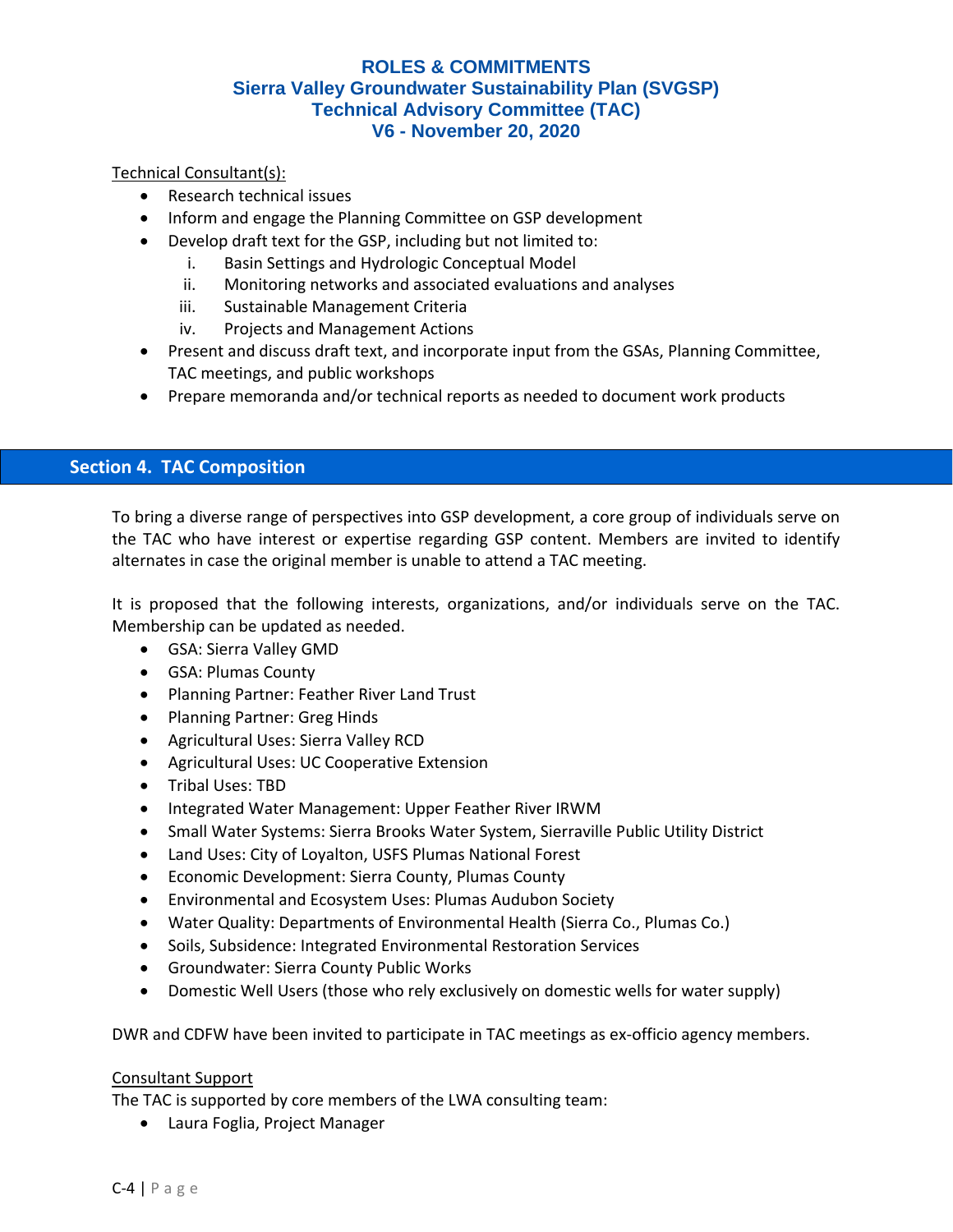- Betsy Elzufon, Assistant Project Manager
- Judie Talbot, Outreach and Engagement Facilitator

#### **Section 5. Decision Making**

The Groundwater Sustainability Agencies (GSAs) have responsibility and authority for all decisions regarding the final GSP and its adoption.

In its work, the TAC will strive to find agreement on suggestions and recommendations related to the GSP. As needed, participants could be asked to show their level of support for suggestions being developed, and to submit ideas for improving those suggestions being developed.

Those areas that receive substantial agreement will receive the highest possible consideration for inclusion in the GSP. However, group consensus alone does not determine whether an item will be incorporated into the final GSP. For those areas where differences remain, the full range of perspectives will be submitted to the GSAs for their review. The GSAs, with assistance from the Planning Committee, will determine the priorities and preferred forums for resolving those differences. Ultimately, the GSP must be reviewed and adopted by the GSAs (the District and Plumas) and DWR.

# **Section 6. TAC Meeting Approach**

#### Hybrid Meeting Options:

Standing TAC members and consultants are encouraged to participate at in-person meetings. TAC meetings will have a webinar option to support involvement of TAC members who cannot attend inperson, as well as encourage participation by TAC liaisons and ad-hoc TAC members. During the pandemic, there may be times when the only option for meeting participating will be online.

Attendance: Given the volume of information that needs to be considered and developed, regular attendance by TAC members or their designated alternate is essential. Alternates must be identified in advance, fully briefed and able to represent the member when making suggestions and recommendations related to the GSP.

Open Meetings: TAC meetings are open to the public. Public comments are welcome during the meetings as time allows. Ideas, comments, questions, and suggestions can also be submitted via email to [sierravalleygmd@sbcglobal.net](mailto:sierravalleygmd@sbcglobal.net) or by postal mail to SVGMD – GSP at .O. Box 88, Chilcoot, CA 96105, or through the Sierra Valley Groundwater Management District's 'Contact Us' webpage at <https://www.sierravalleygmd.org/contact-us> and note 'GSP Public Comment' in the 'Subject' line.

#### Problem-solving: All TAC participants agree to:

- Listen for understanding and openly share information with others who hold diverse views
- Not ascribe motivations or intentions to the statements or actions of others
- Work to develop creative proposals, suggestions, and recommendations that address the interests of all